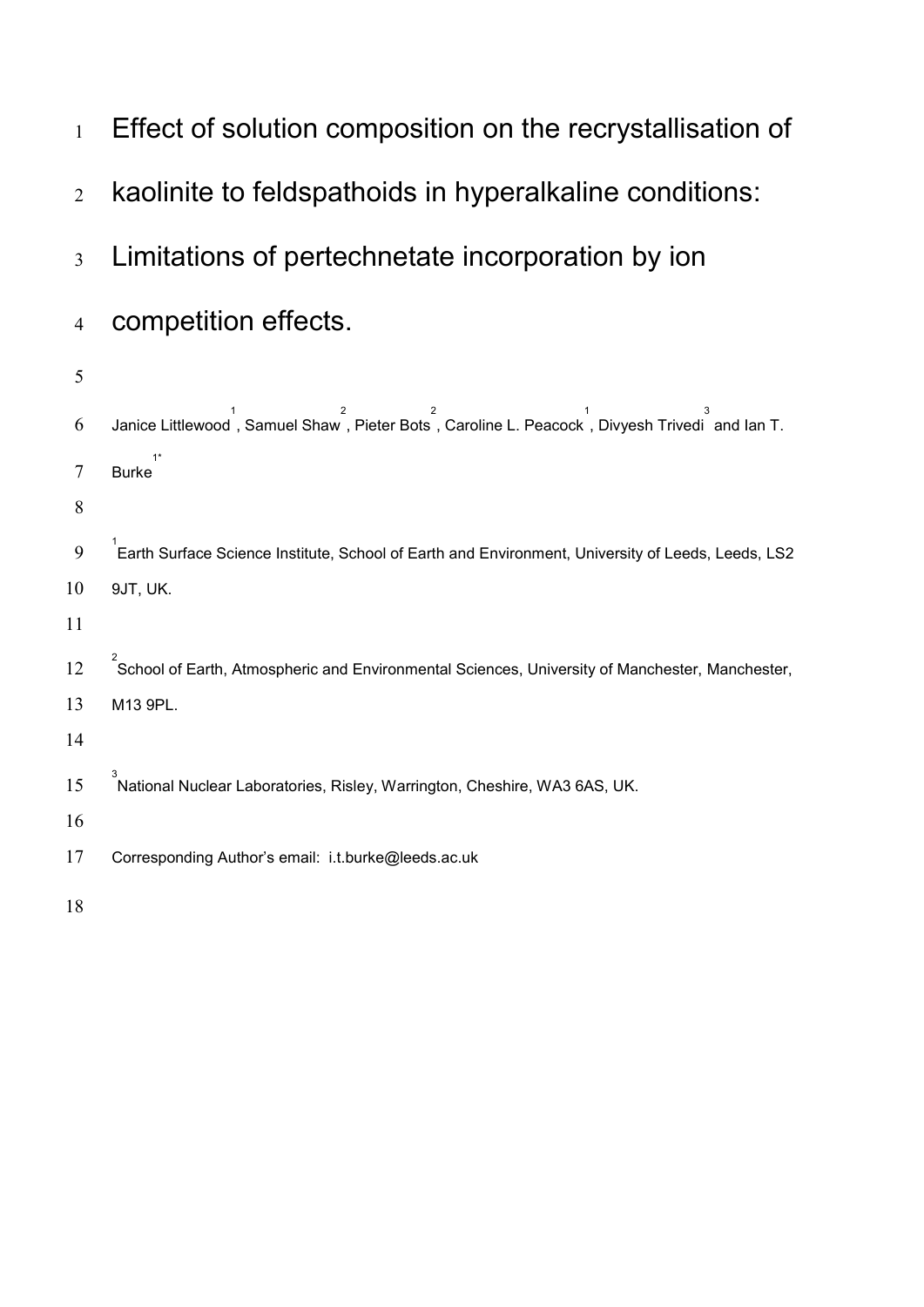# <sup>19</sup> Abstract

20 The incorporation of pertechnetate  $(TcO<sub>4</sub>)$  into feldspathoids produced by alkaline 21 alteration of aluminosilicate clays may offer a potential treatment route for  $99Tc$ 22 containing groundwater and liquors. Kaolinite was aged in NaOH to determine the 23 effect of base concentration, temperature, and solution composition on mineral 24 transformation and pertechnetate uptake. In all reactions, increased temperature 25 and NaOH concentration increased the rate of kaolinite transformation to 26 feldspathoid phases. In reactions containing only NaOH, sodalite was the dominant 27 alteration product however, small amounts (6-15%) of cancrinite also formed. In 28 experiments containing NaOH/Cl and NaOH/NO<sup>3</sup> mixtures, sodalite and nitrate 29 cancrinite were crystallised (at 70  $\degree$ C), with no reaction intermediates. The addition 30 of  $SO_4^2$  crystallised sulfatic sodalite at 40 & 50 °C, but at higher temperatures (60 31 and 70  $\degree$ C) sulfatic sodalite transforms to vishnevite (sulfatic cancrinite). In 32 experiments where a pertechnetate tracer was added (at  $\sim$ 1.5 µmols L<sup>-1</sup>), only 3-5 % 33 of the  $99Tc$  was incorporated to the feldspathoid phases. This suggests that the 34 larger pertechnetate anion was unable to compete as favourably for the internal 35 vacancies with the smaller OH<sup>-</sup>, NO<sub>3</sub><sup>-</sup>, SO<sub>4</sub><sup>2-</sup> or Cl<sup>-</sup> anions in solution, making this 36 method likely to be unsuitable for groundwater treatment.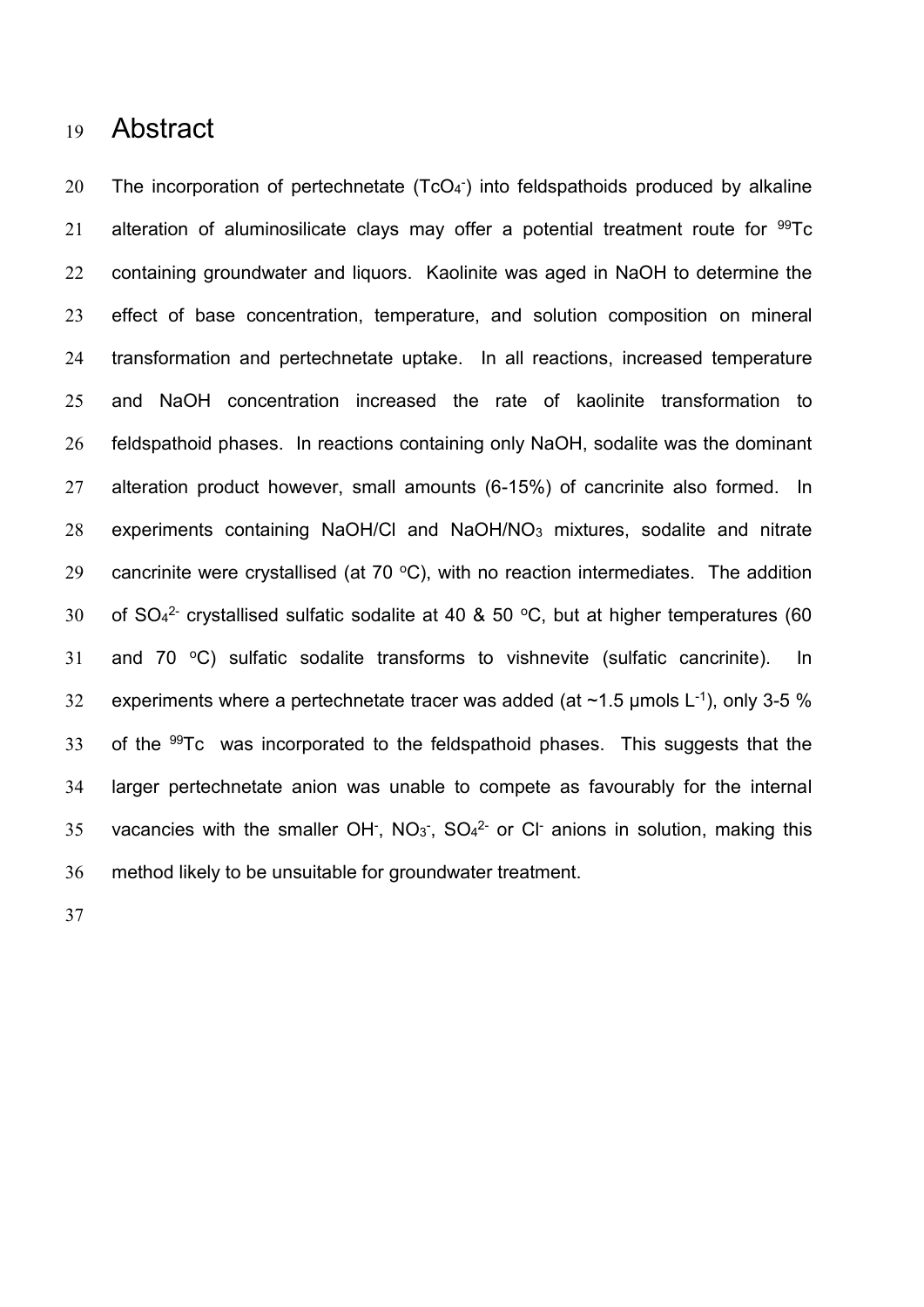# Introduction

 There is a global legacy of contaminated land around nuclear facilities, specifically arising from leaking storage ponds and containers [\(Mon et al., 2005,](#page-16-0) [Perdrial et al.,](#page-16-1)  [2011,](#page-16-1) [Wang and Um, 2012\)](#page-16-2). At the Sellafield nuclear facility, UK, approximately 20 42 million  $m^3$  of soil may be contaminated, and  $90Sr$ ,  $137Cs$  and  $99Tc$  have been identified as important contaminants [\(Hunter, 2004\)](#page-15-0). In oxic environments, technetium is 44 highly mobile in the form of its pertechnetate anion, TcO<sub>4</sub> [\(Burke et al., 2005\)](#page-15-1), and its 45 half-life of 2.1 x 10<sup>5</sup> years [\(Szecsody et al., 2014\)](#page-16-3) means that <sup>99</sup>Tc is particularly problematic. Hence there is a need for low cost, preferably non-invasive, techniques to be developed that might increase the pace of restoration at nuclear sites.

 Kaolinite (Al2Si2O5(OH)4, [\(Grim, 1968\)](#page-15-2) is commonly found in sediments and soils around nuclear sites [\(Huertas et al., 1999\)](#page-15-3), and has a simple 1:1 sheet silicate structure [\(Bauer et al., 1998\)](#page-15-4). Under alkaline conditions, kaolinite dissolves, 51 releasing  $Al^{3+}$  and  $Si^{4+}$  into solution, leading to the formation of secondary feldspathoid and zeolite phases [\(Mashal et al., 2004,](#page-16-4) [Qafoku et al., 2003,](#page-16-5) [Zhao et](#page-16-6)  [al., 2004,](#page-16-6) [Wallace et al., 2013\)](#page-16-7). The exact phase precipitated depends on the solution composition, base concentration, Si:Al ratio and temperature [\(Deng et al.,](#page-15-5)  [2006b\)](#page-15-5). Important features of the internal structure of these neo-formed minerals, such as cancrinite ([(Ca,Na)6(CO3)1-1.7][Na2(H20)2][Si6Al6O24]) [\(Bonaccorsi, 2005\)](#page-15-6), 57 sodalite ((Na<sub>8</sub>Cl<sub>2</sub>)[Si<sub>6</sub>Al<sub>6</sub>O<sub>24</sub>]) [\(Bonaccorsi, 2005\)](#page-15-6) and vishnevite

 ([(Na,Ca)6-xKx(SO4)][Na2(H2O)2][Si6Al6O24]) [\(Bonaccorsi, 2005\)](#page-15-5), are channels and cages, which are known to selectively incorporate guest anions/cations [\(Deng et al.,](#page-15-5)  [2006b,](#page-15-5) [Mon et al., 2005\)](#page-16-0). Alkaline altered sediments are known to incorporate Sr 61 and  $137Cs$  [\(Choi et al., 2005,](#page-15-7) [Choi et al., 2006,](#page-15-8) [Chorover et al., 2008,](#page-15-9) Deng et al., [2006a,](#page-15-10) [Mon et al., 2005,](#page-16-0) [Wallace et al., 2013\)](#page-16-7), however, there is no information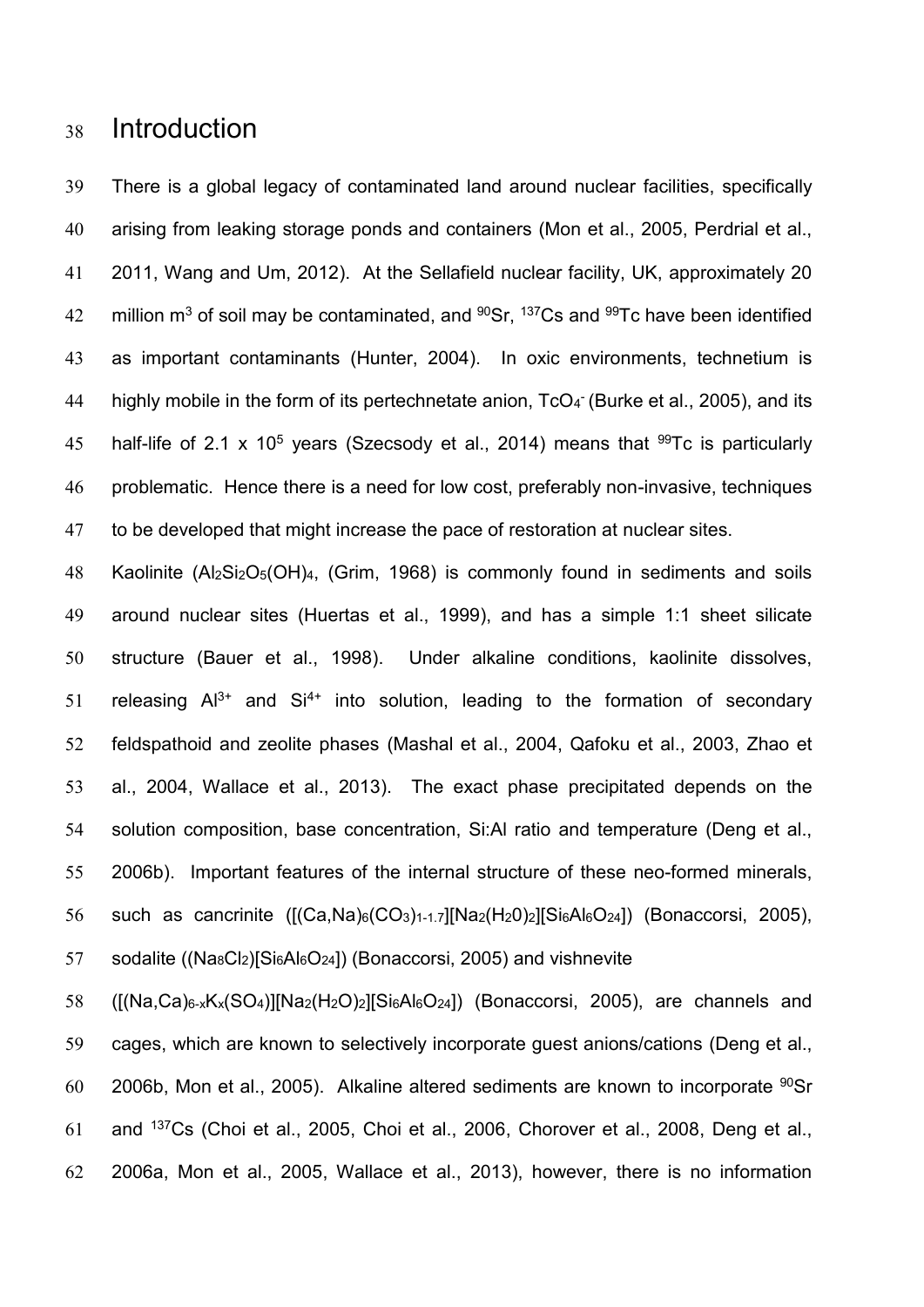63 available regarding the successful incorporation of  $99Tc$ , in the form of pertechnetate 64 (TcO<sub>4</sub><sup>-</sup>), into alkaline alteration products. Perrhenate (ReO<sub>4</sub><sup>-</sup>) has been incorporated into sodalite [\(Dickson et al., 2014,](#page-15-11) [Mattigod et al., 2006\)](#page-16-8) and the incorporation of this 66 negatively charged, tetrahedral anion may support the hypothesis that  $TcO<sub>4</sub>$  could be encapsulated into similar phases. This work investigates alkaline alteration of kaolinite, particularly the effect of base concentration, temperature, and solution 69 composition during aging, with a view to encapsulating  $99Tc$ , in the form of 70 pertechnetate (TcO<sub>4</sub><sup>-</sup>), into a range of neoformed phases. Thus, potentially providing 71 a novel remediation treatment for land contaminated with Tc.

# Material and Methods

### **Materials:**

 Two natural kaolinite samples were used as supplied; kaolinite from Fluka Chemicals (Switzerland) and sample K-Ga 1b from the Clay Mineral Society (Chantilly, USA). Ammonium pertechnetate was obtained from LEA-CERCA (France). All other reagents (sodium hydroxide, chloride, nitrate and sulfate) were obtained from VWR international (USA).

#### **Methods:**

 In all instances, aerobic batch experiments were carried out in sealed 50 mL polypropylene Oakridge tubes. Initial experiments suspended 0.4 g of dry kaolinite (Fluka) in 20 mL of NaOH solution (0.05 M, 0.5 M, 5 M), at room temperature (RT) or  $\,$  70 °C in a temperature controlled oven (5 M NaOH only). The same solid-to-solution ratio was used in all subsequent experiments. Samples were shaken on a daily 87 basis. At intervals of 1, 7, 14 and 35 days (RT), and 7 and 10 days (70 °C), tubes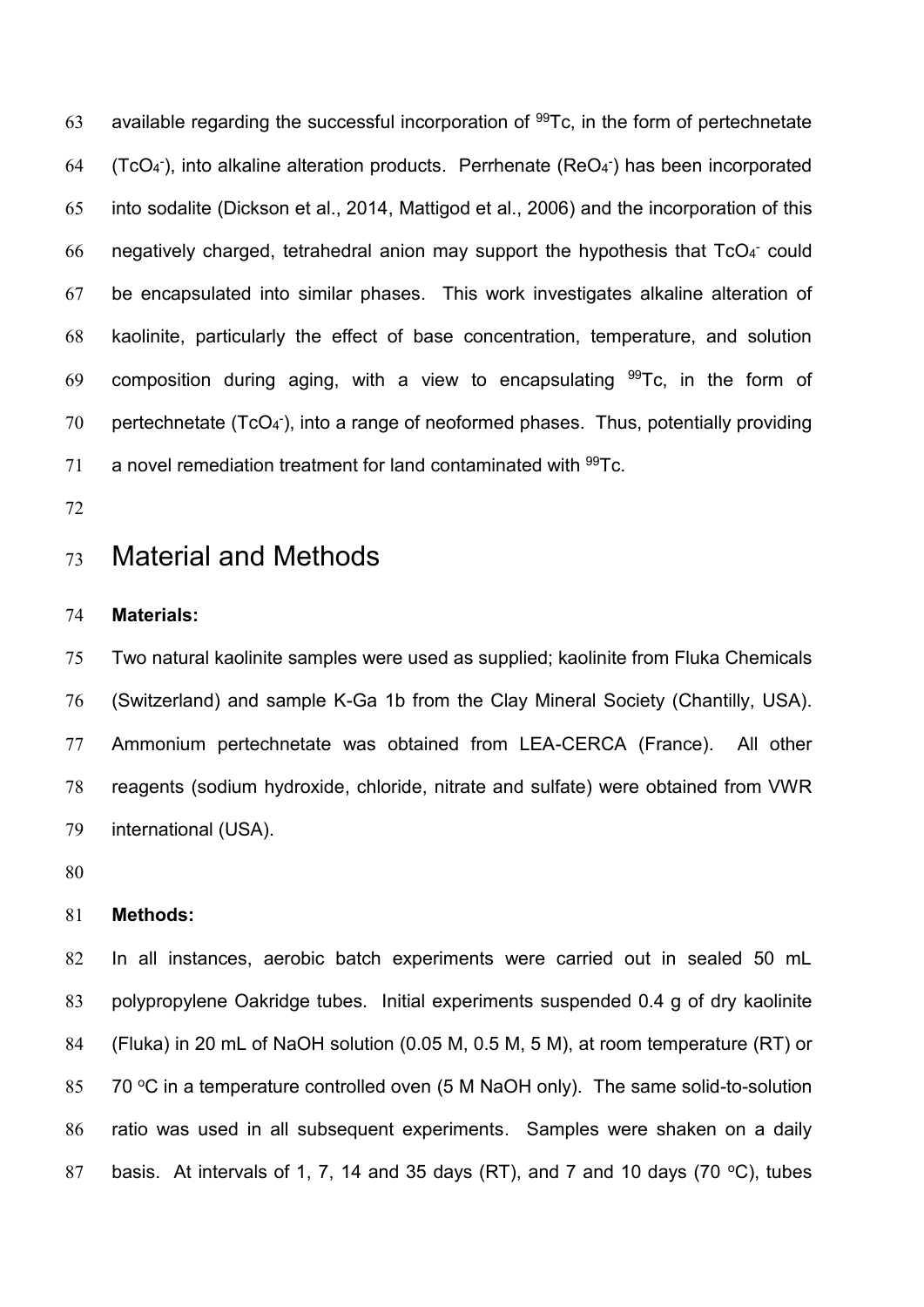were removed from the oven. After cooling to RT, solid phases were extracted by centrifugation, at 6000 *g* for 10 minutes. The solid phase was washed four times with deionised water and dried, at room temperature, in a desiccator containing Carbosorb.

## **Effect of solution composition and temperature:**

 Temperature effects were determined when 0.4g dry kaolinite (Fluka) was aged in 20mL 5 M NaOH, for 10 days at 40  $\degree$ C, 50  $\degree$ C, and 60  $\degree$ C. In order to investigate the effect of changing the anion composition on the alteration products formed, three additional basic (5 M NaOH) solutions were used that contained either 1 M NaCl, 0.5 M NaNO<sup>3</sup> or 4 M Na2SO4. Kaolinite (Fluka) was aged in the NaOH/Cl solution at 70 <sup>o</sup>C for 10 days. Kaolinite (K-Ga 1b) was aged in the NaOH/NO<sub>3</sub> solution at 40 <sup>o</sup>C, 50 100 °C, and 60 °C for 14 days and in the NaOH/Na<sub>2</sub>SO<sub>4</sub> solution, at 40 °C, 50 °C, 60 °C 101 and 70  $\degree$ C for 10 days. Additionally, 7 day time series experiments were performed 102 at 70 °C using kaolinite (K-Ga 1b) in NaOH, and kaolinite (K-Ga 1b) in the NaOH/Na2SO<sup>4</sup> solution, with daily sample-sacrifice.

#### **Pertechnetate sorption experiments**

 Four sets of triplicate experiment were performed where ammonium pertechnetate was added at tracer concentrations (1.5 μM) to each of basic solutions described 108 above (i.e NaOH, NaOH/SO<sub>4</sub><sup>2-</sup>, NaOH/NO<sub>3</sub><sup>-</sup> and NaOH/CI<sup>-</sup>) prior to the addition of 109 kaolinite (K-Ga 1b) and incubated at 70  $\degree$ C for up to 72 days. At regular intervals, aqueous samples were separated by centrifugation and Tc activity determined by liquid scintillation counting on a Packard TriCarb 2100TR.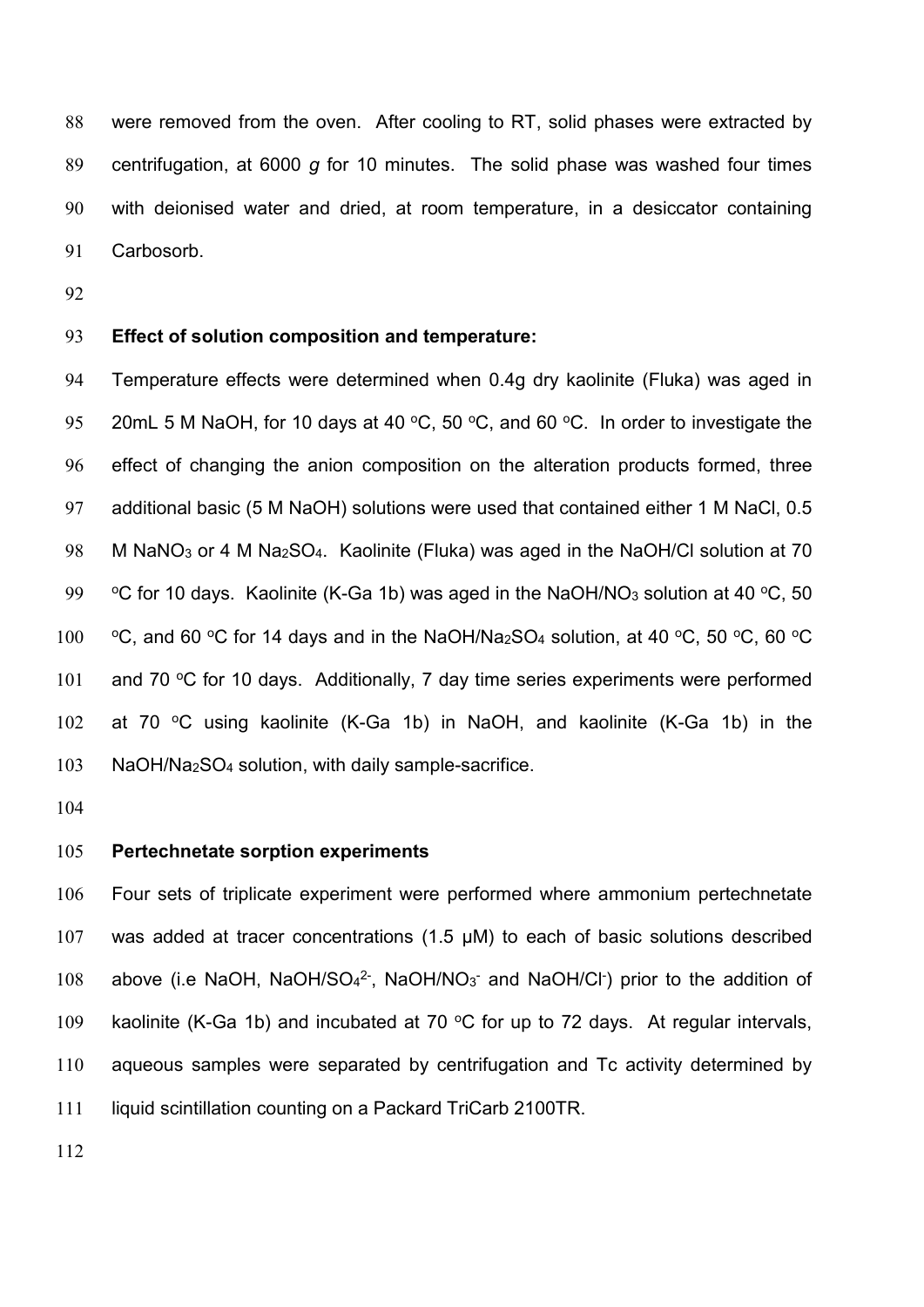## **Sample characterisation:**

 The starting material and alkaline alteration end products were analysed by a number of complimentary techniques. Powder X-ray diffraction (XRD) using a Bruker D8 diffractometer. Samples (50-100 mg) were mounted on silicon slides and 117 scanned between 2° and 70° 2θ. Rietveld refinement was carried out using TOPAS 4.2 software (Bruker) providing quantitative analysis of the crystalline phases. (For the results presented in this study, the errors were -/+10 % at the 50 % level (i.e. 120 between 40-60 % present) and -/+1 % close to the limit of detection (e.g. at the 3 % level there was between 2-4 % present). N2–specific surface area was measured using the BET method, with a Micrometrics Gemini V Surface Area Analyser, with samples degassed for a minimum of 19 hours, at RT, with nitrogen gas prior to analysis. Electron micrographs were produced using scanning electron microscopy (SEM) coupled with energy-dispersive X-ray spectroscopy (EDS) using a FEI QUANTA 650 FEG environmental SEM. Samples were mounted on a carbon pad and coated in platinum prior to analysis.

## Results

#### **Preliminary investigation of alkaline alteration of kaolinite in NaOH solutions.**

 There was no evidence of new phases in the XRD patterns (not shown) where kaolinite was aged in 0.05 M and 0.5 M NaOH at room temperature for 35 days. A partial phase transformation to sodalite (data not shown), occurred when kaolinite was aged in 5 M NaOH, however, kaolinite peaks were still dominant at day 35. 135 XRD patterns (data not shown) for the aging of kaolinite in 5 M NaOH, at 70  $\degree$ C, indicated that full transformation to sodalite had occurred after 10 days. Based on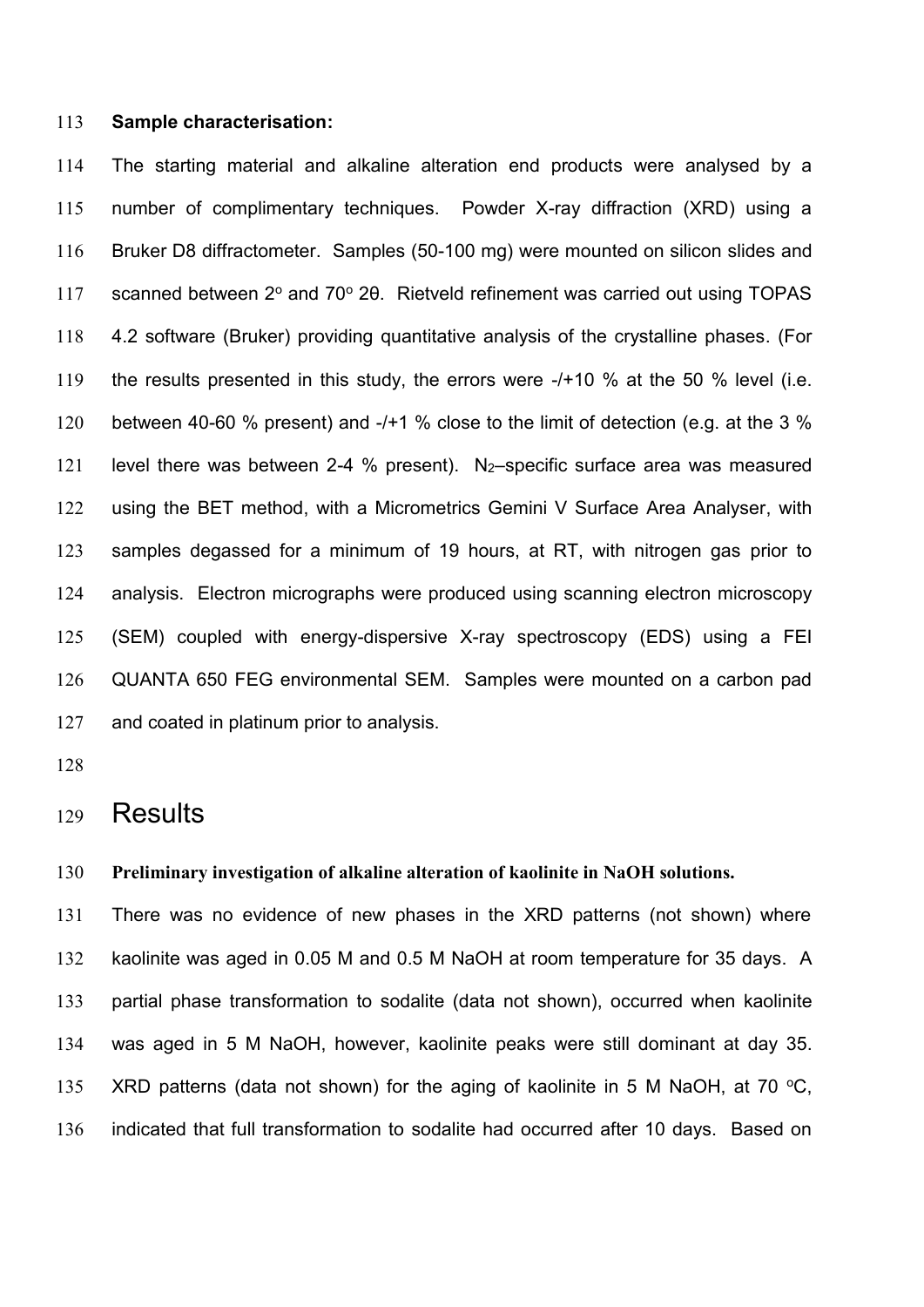these results, 5 M NaOH and elevated temperatures were used in subsequent experiments.

## **Effect of time and temperature on the alkaline alteration of kaolinite in 5 M NaOH.**

141 Kaolinite was aged over 7 days in 5 M NaOH at 70 °C. XRD patterns (figure 1A) show that the transformation from kaolinite to sodalite started after 1 day, evidenced by the sharp decrease in the main kaolinite (k) peak intensities and the formation of peaks from the neo-formed sodalite (s) and minor amount of cancrinite (c). Rietveld analysis of the day 1 and 2 samples indicated the presence of 8 and 15 wt% of cancrinite (figure 2A), respectively. By day 3, sodalite was the dominant phase, with only minor kaolinite peaks visible. There was no evidence of cancrinite after day 2. Throughout the next 4 days, the kaolinite peaks further reduced as the sodalite peaks increased, until only minor amounts of kaolinite were visible in the XRD patterns by day 7. Rietveld analysis (figure 2A) of day 7 samples quantified 81 wt% sodalite and 19 wt% kaolinite. BET (figure 4) analysis indicates an initial increase, 152 from 12 to 16 m<sup>2</sup>/g, in the surface area at day 1, followed by a consistent decrease in 153 surface area up to day 6 (7-10  $\text{m}^2/\text{g}$ ).

 Rietveld analysis of XRD data from 10 days experiments at lower temperatures 155 (figure 6C) showed 80 wt% sodalite and 20 wt% kaolinite at 50  $\degree$ C, and 24 wt% 156 sodalite, 70 wt% kaolinite and 6 wt% cancrinite at 40  $\degree$ C. This indicates that the rate of clay transformation increased with temperature.

 **Effect of time and temperature on the alkaline alteration of kaolinite in 5 M NaOH + 4 M Na2SO<sup>4</sup>**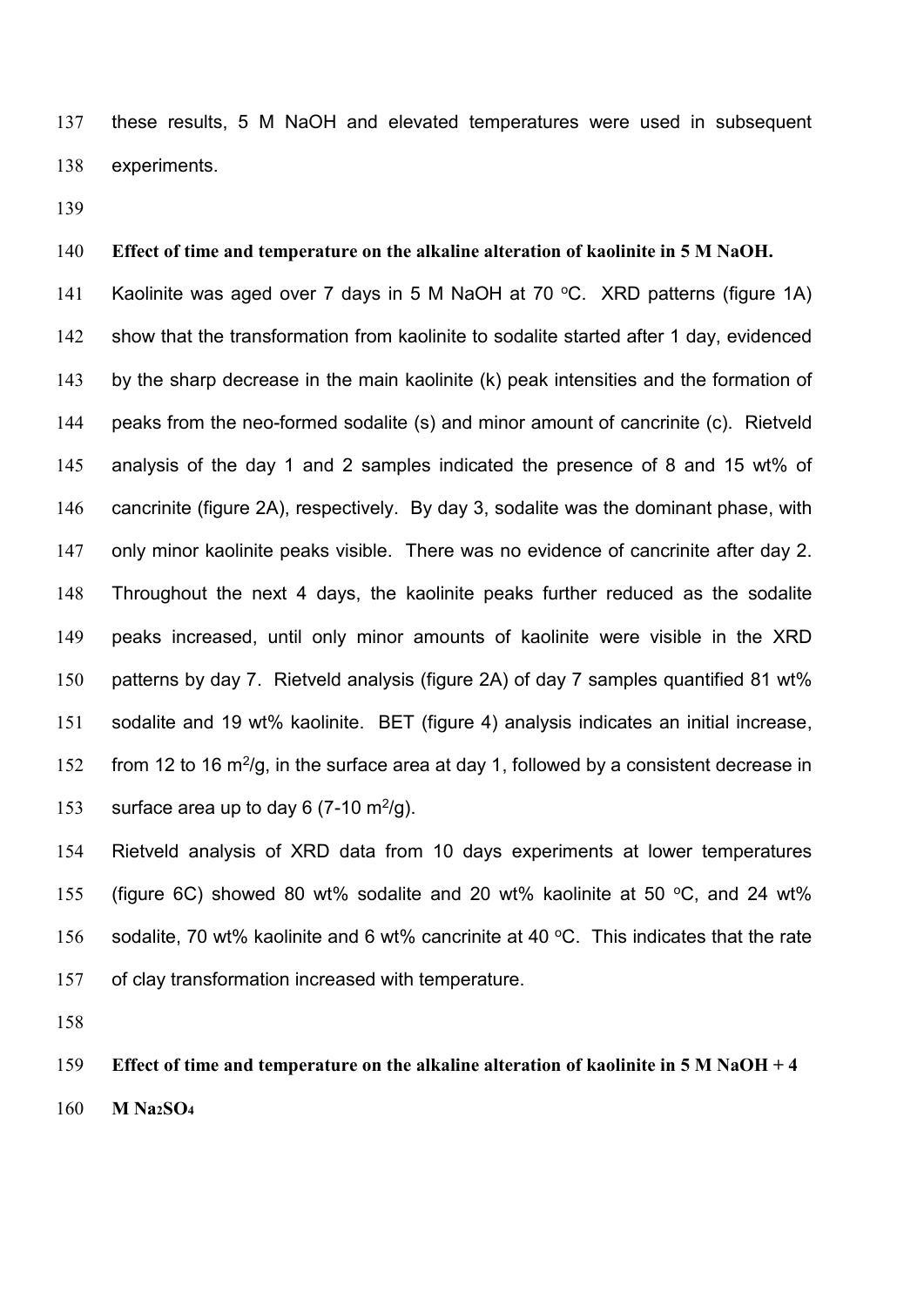161 XRD patterns for kaolinite aged over 7 days, in 5 M NaOH and 4 M Na<sub>2</sub>SO<sub>4</sub> at 70 °C are shown in Figure 1B. We note sharp decreases in the kaolinite (k) peak intensies between the starting material and the 1 day aged sample. The decrease in the 164 kaolinite peaks, and the appearance of small peaks at 13.9° and 24.4° 20 was consistent with the transformation from kaolinite to sulfatic sodalite/vishnevite. Rietveld analysis (figure 2B) of the day 1 samples quantified the neoformed feldspathoids as 2 wt% vishnevite and 29 wt% sodalite. After two days aging, the XRD patterns (figure 1B) showed further reductions in the kaolinite peak intensities (k) together with increasing sulfatic sodalite peak intensities (s). Rietveld analysis (figure 2B) for the day 2 samples showed that sulfatic sodalite had increased to 62 wt%, vishnevite had increased to 2.5 wt% and kaolinite had decreased to 35.5 wt%. By day 3, peaks for vishnevite (v) increased in intensity (figure 1B,), and only minor kaolinite peaks were visible. Throughout the next four days, the kaolinite peaks further reduced and the sodalite/vishnevite (s/v) peaks became more prominent until only minor amounts of kaolinite were visible in the XRD patterns by day 7. After 7 days, Rietveld analysis (figure 2B) showed that sodalite had decreased to 24 wt%, vishnevite had increased to 53 wt% and kaolinite had decreased to 23 wt%. This suggested that the kaolinite transformed to vishnevite, via a sulfatic sodalite intermediate phase. No broad humps were observed in the XRD patterns at any time during the reaction indicating that there were no amorphous phases detected at any time during the transformations.

 SEM images (figure 3) of the solid phases collected during the transformation show the kaolinite starting material and the sulfatic sodalite/vishnevite alteration product at day 2 and 7. The kaolinite starting material (figure 3A) comprised multiple layers of stacked hexagonal plates approximately 20-30 µm in size. The EDS spectra of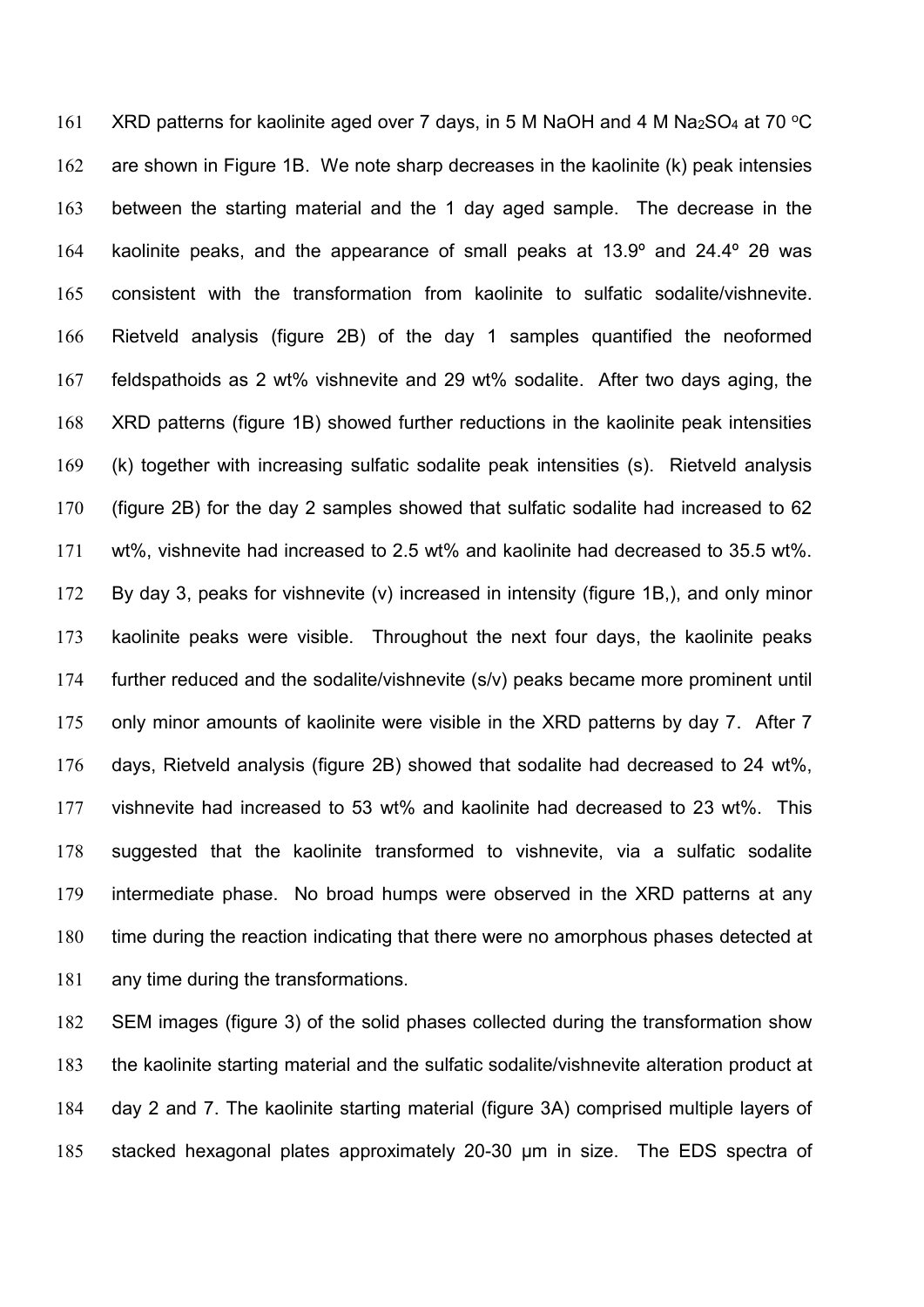kaolinite showed the presence of Al, Si and O, with the Al and Si peaks present at equal intensities. After 1 day of aging, the overall crystal morphology of the kaolinite had evolved (data not shown). An interlocking desert rose morphology, characteristic of cancrinite (Deng et al., 2006), was observed after 2 days (figure 3B). These crystallites were approximately 2.5 µm in diameter and contained O, Al, Si, Na, and S by EDS analysis, consistent with formation of sulfatic sodalite or vishnevite. By day 7, the sample crystal morphology comprised spheres of interlocking tabular crystals (figure 3C) with a diameter of ~3-5µm. BET (figure 4) analysis indicates similar change to those observed in the pure NaOH system with 195 an initial increase (12 to 15 m<sup>2</sup>/g) in surface area at day 1 followed by a consistent 196 decrease in surface area up to day 6 (4-6  $\mathrm{m}^2/\mathrm{g}$ ).

197 XRD patterns (figure 5) in respect of the aging of kaolinite in 5 M NaOH and 4 M 198 Na<sub>2</sub>SO<sub>4</sub>, at 70  $\degree$ C for 10 days, showed the presence of sulfatic sodalite and 199 vishnevite. Rietveld analysis (figure 6B) of a sample aged at 60  $\degree$ C for 10 days 200 quantified the phases to be 34 wt% sulfatic sodalite, 8 wt% kaolinite and 58 wt% 201 vishnevite. After 10 days aging at 50  $\degree$ C the reaction products were 69.5 wt% sulfatic 202 sodalite and 30.5 wt% kaolinite. At 40  $\degree$ C the reaction products were 36 wt% sulfatic 203 sodalite and 64 wt%. This suggested that at lower temperatures kaolinite transforms 204 to sulfatic sodalite, and to vishnevite at higher temperatures.

205

## 206 **Alkaline alteration of kaolinite in 5 M NaOH + 1 M NaCl or 0.5 M NaNO<sup>3</sup>**

207 The addition of 1 M NaCl to the 5 M NaOH solution led (figure 5) to the 208 transformation of kaolinite to sodalite after 10 days aging at 70  $\degree$ C. In contrast XRD 209 data shows that aging kaolinite in 5 M NaOH + 0.5 M NaNO<sub>3</sub> for 14 days at 60 °C 210 (figure 5) led to the formation of nitrate-cancrinite. Trace amounts of kaolinite (figure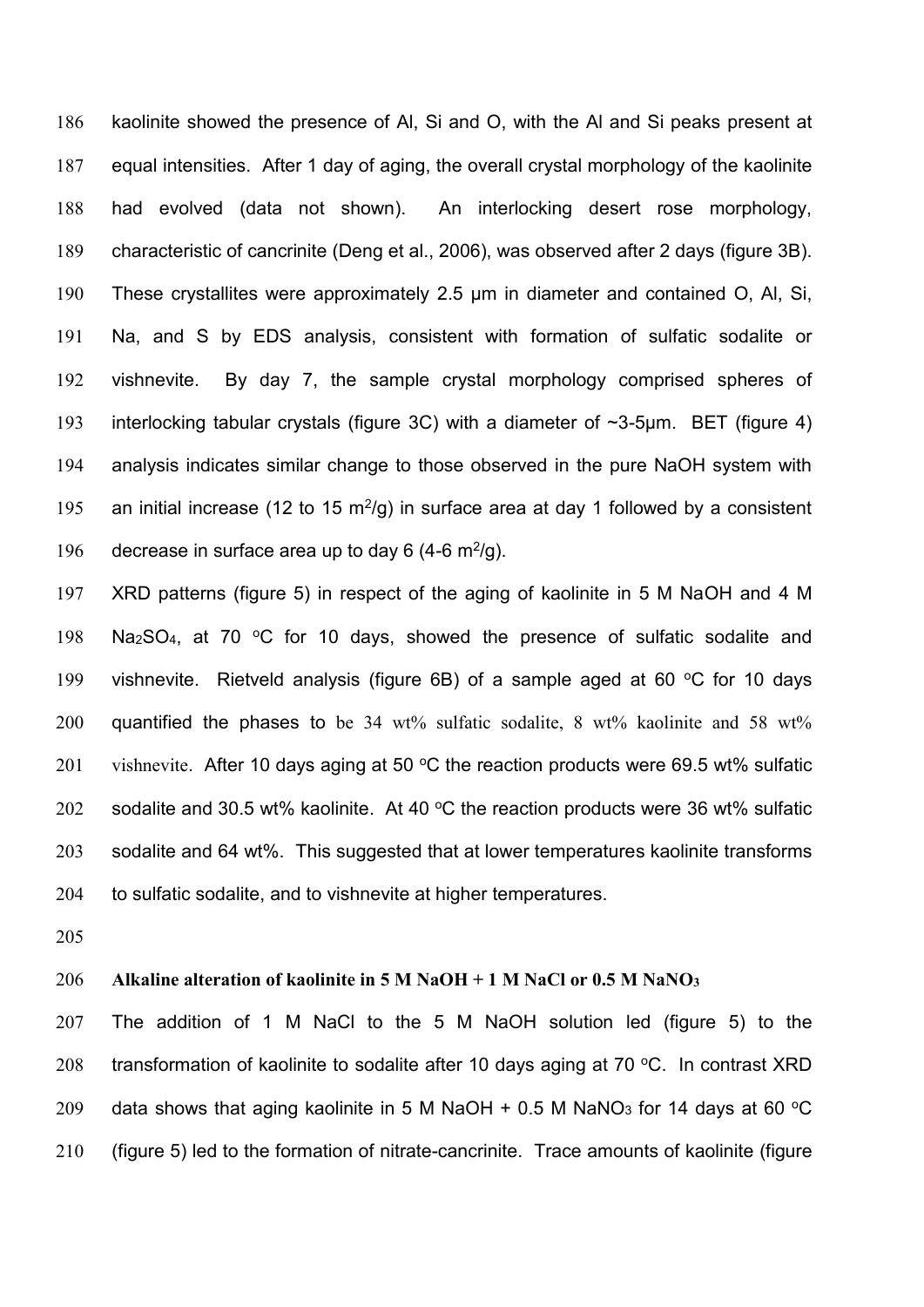5) were still present after 14 days. Rietveld analysis (figure 6A) of the 14 day sample quantified the phases to be 98.5 wt% nitrate-cancrinite and 1.5 wt% kaolinite, which suggested that the kaolinite to nitrate-cancrinite transformation was almost complete after 14 days. Experiments were also carried out at lower temperatures and showed 215 an increase in the amount of kaolinite remaining after 14 days (i.e. 8 wt% at 50  $\degree$ C 216 and 31 wt% at 40 °C). This indicates that the rate of transformation from kaolinite to nitrate-cancrinite increased as temperature increased, and no reaction intermediates were present.

#### **Pertechnetate incorporation behaviour during phase transformation**

220 The %  $99Tc$  remaining in solution (figure 7) during the aging of kaolinite in either 5 M 221 NaOH, 5 M NaOH +1 M NaCl, 5 M NaOH + 0.5 M NaNO<sub>3</sub>, or 5 M NaOH + 4 M Na<sub>2</sub>SO<sub>4</sub>, was very high,  $\sim$  95-97 %, in all instances. This suggested that only a small 223 uptake to solids ( $\sim$  3-5 %  $^{99}$ Tc; figure 7, inset) occurred during the first 9 days of aging. Although these experiments continued for 72 days, no further uptake was observed.

## Discussion

 The end products which form during alkaline alteration of kaolinite vary depending on base concentration, temperature and solution composition. The lack of mineral transformation during the reaction of kaolinite in 0.05 M and 0.5 M NaOH, and partial transformation to sodalite in 5 M NaOH at RT, implied that there was a threshold concentration effect between 0.5 M and 5 M NaOH. Full transformation at higher [NaOH] is anticipated as the increased rate of a reaction is related to increases in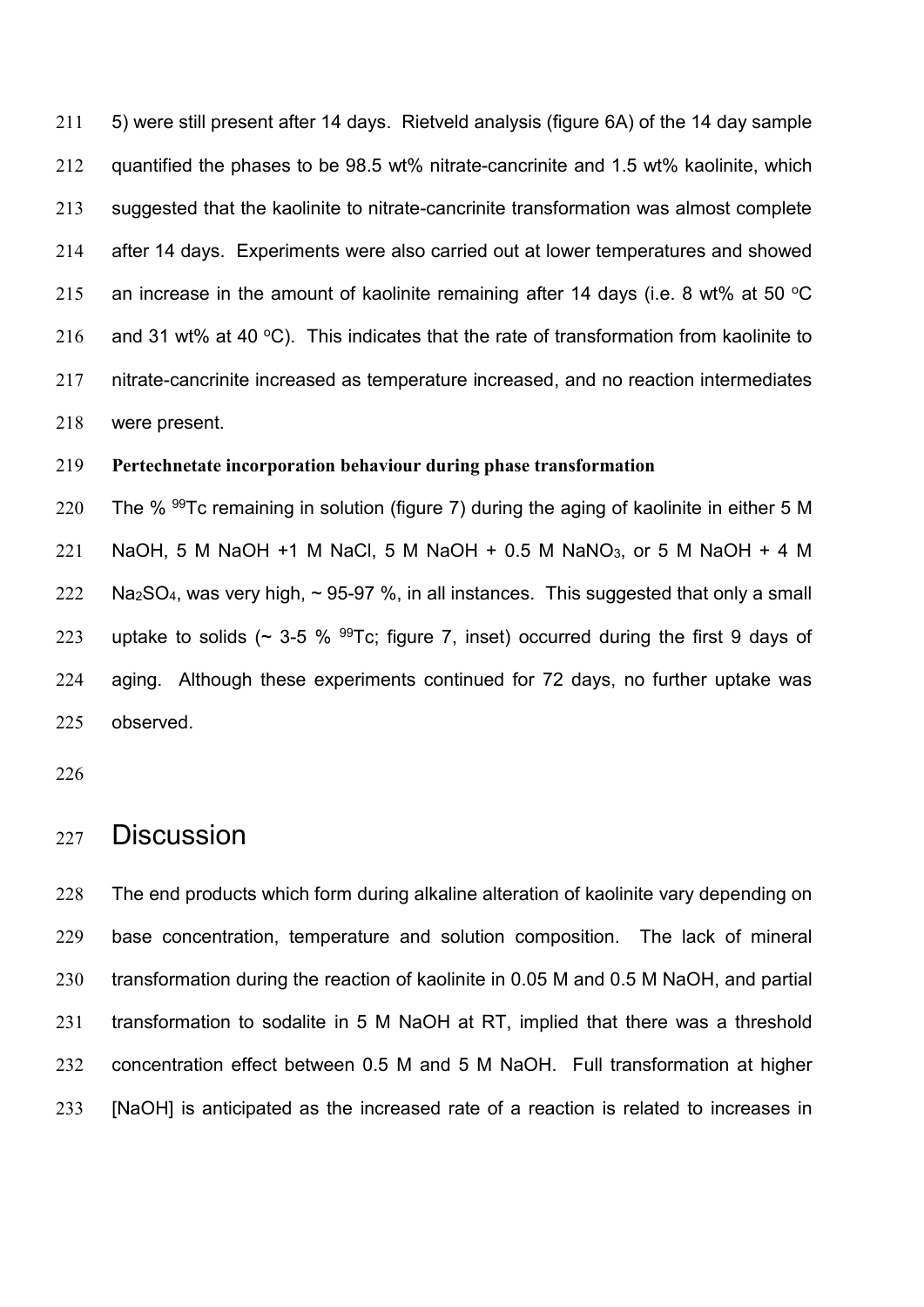base concentration. The rate of mineral transformation is also higher at higher temperatures [\(Mashal and Cetiner, 2010\)](#page-16-9).

 Our experiments showed that in 5 M NaOH, kaolinite started to transform to sodalite 237 at 70  $\degree$ C after 1 day, with only trace kaolinite remaining after 7 days. In previous work on feldspathoid precipitation from both kaolinite [\(Rios et al., 2009,](#page-16-10) [Zhao et al.,](#page-16-6)  [2004\)](#page-16-6) and Si-Al solutions [\(Deng et al., 2006b\)](#page-15-5), amorphous and zeolitic intermediates were observed before sodalite and cancrinite precipitation. However, we did not observe these intermediate phases in our experiments.

#### **Effect of solution composition on alteration product formation**

244 It is thought that guest anions form ion-pairs with  $Na<sup>+</sup>$  ions in solution, inducing the nucleation and growth of the neoformed feldspathoid end-products [\(Zhao et al.,](#page-16-6)  [2004\)](#page-16-6). As we have stated, the end products vary depending on which anions are present in solution [\(Choi et al., 2006\)](#page-15-8), and incorporation of guest ions is likely to be 248 size dependent. The anion-Na<sup>+</sup> ion pairs must be able to fit inside the cages and channels of the aluminosilicate minerals which grow around them [\(Barrer et al.,](#page-15-12)  [1968\)](#page-15-12). In this study, the addition of sodium sulfate, sodium nitrate and sodium 251 chloride produced end products of sulfatic sodalite/vishnevite ([(Na,Ca)<sub>6-</sub>  $252 \times$   $xK_x(SO_4)[Na_2(H_2O)_2][Si_6Al_6O_{24}]$ , nitrate-cancrinite  $(Na_6[Si_6Al_6O_{24}] \cdot 2NaNO_3)$  and 253 sodalite ((Na<sub>8</sub>Cl<sub>2</sub>)[Si<sub>6</sub>Al<sub>6</sub>O<sub>24</sub>]), respectively. The formation of nitrate cancrinite and 254 vishnevite resulted in guest anion substitution of  $NO<sub>3</sub>$  and  $SO<sub>4</sub><sup>2</sup>$  into the ideal cancrinite structure. The sodalite structure does not have the wide channels found in cancrinite, only cages. These cages contain a central anion, tetrahedrally bound to 257 four cations. As the ideal sodalite structure has a central CI- anion, the formation of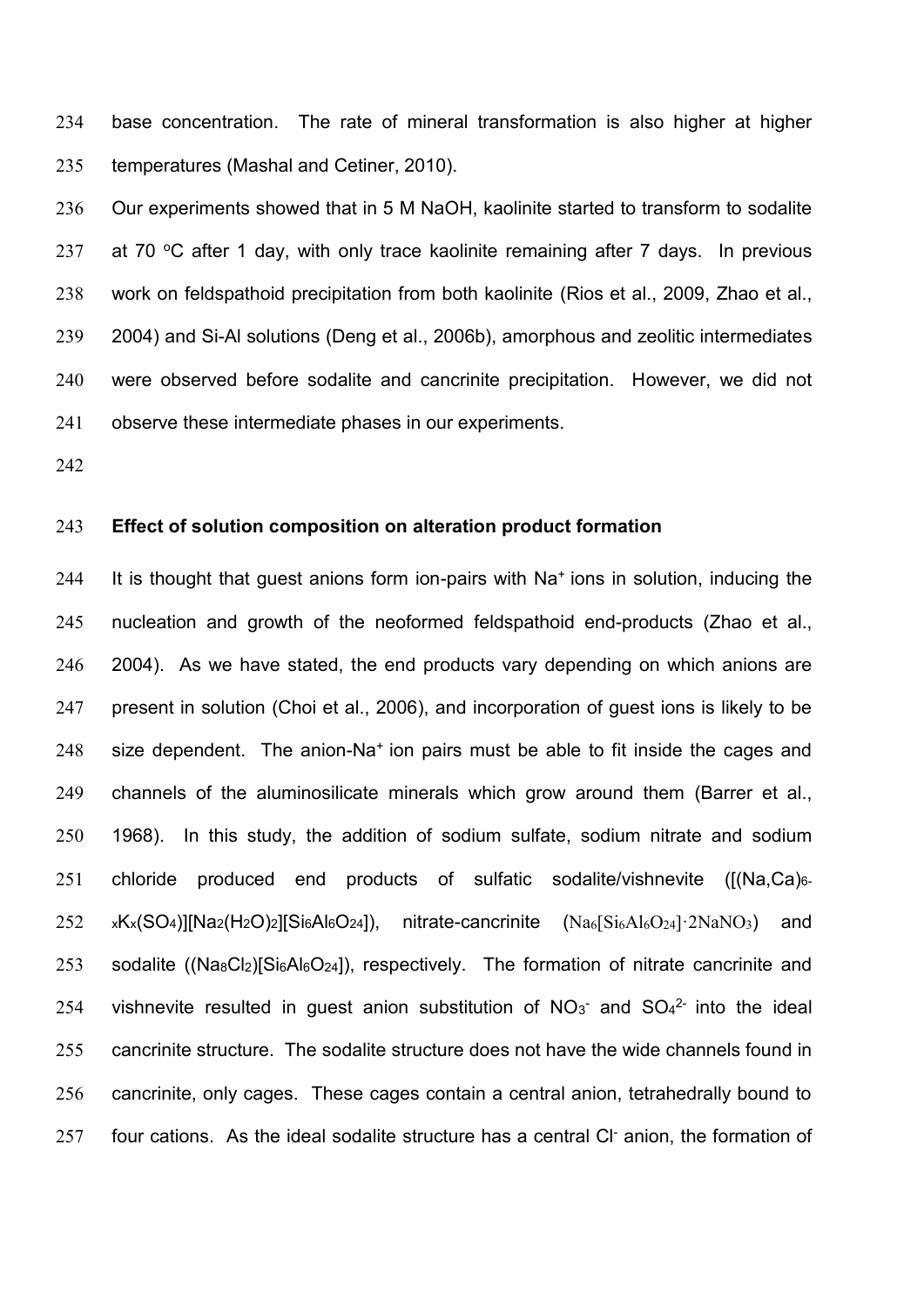sodalite in the presence of sodium chloride is as anticipated [\(Barrer et al., 1974\)](#page-15-13), [\(Zhao et al., 2004\)](#page-16-6).

 In the NaOH/NO $3<sup>-</sup>$  system no reaction intermediates were observed for the transformation of kaolinite to nitrate cancrinite (figure 5). The formation of nitrate 262 cancrinite in high NO<sub>3</sub> experiments has been previously reported [\(Buhl et al., 2000,](#page-15-14) [Zhao et al., 2004\)](#page-16-6). In our experiments, the degree of reaction for the NaOH/NO $3<sup>2</sup>$  system was more than any of the other systems tested, with 69, 92 and 98 wt% 265 transformation from kaolinite to nitrate-cancrinite at temperatures of 40, 50 & 60  $^{\circ}$ C after 14 days.

#### **Reaction pathway for the NaOH/SO<sup>4</sup> 2- system**

269 The transformation of kaolinite aged in NaOH/SO $4^{2}$  has not been reported previously, therefore, this reaction pathway was studied in more detail. The XRD patterns (figure 1B) observed for the alteration products are similar to those for sulfate-cancrinite which was synthesised from aluminosilicate solutions [\(Deng et al.,](#page-15-5)  [2006b\)](#page-15-5). The morphological changes, observed via SEM (figure 3), show blade-like spheres at day 2 which are similar to those which have been reported in the literature for cancrinite [\(Choi et al., 2005\)](#page-15-7), however that reaction was performed at a lower base concentration, (0.01 M NaOH instead of 5 M) and for a longer time period (190 days compared to 7 days). The appearance of peaks for Na and for S in SEM- EDS analysis, which were not present in the starting material, support the formation of sulfatic sodalite/vishnevite. In summary, XRD, SEM, EDS and surface area evidence all suggest that the partial alkaline alteration of kaolinite started after 1 day of reaction.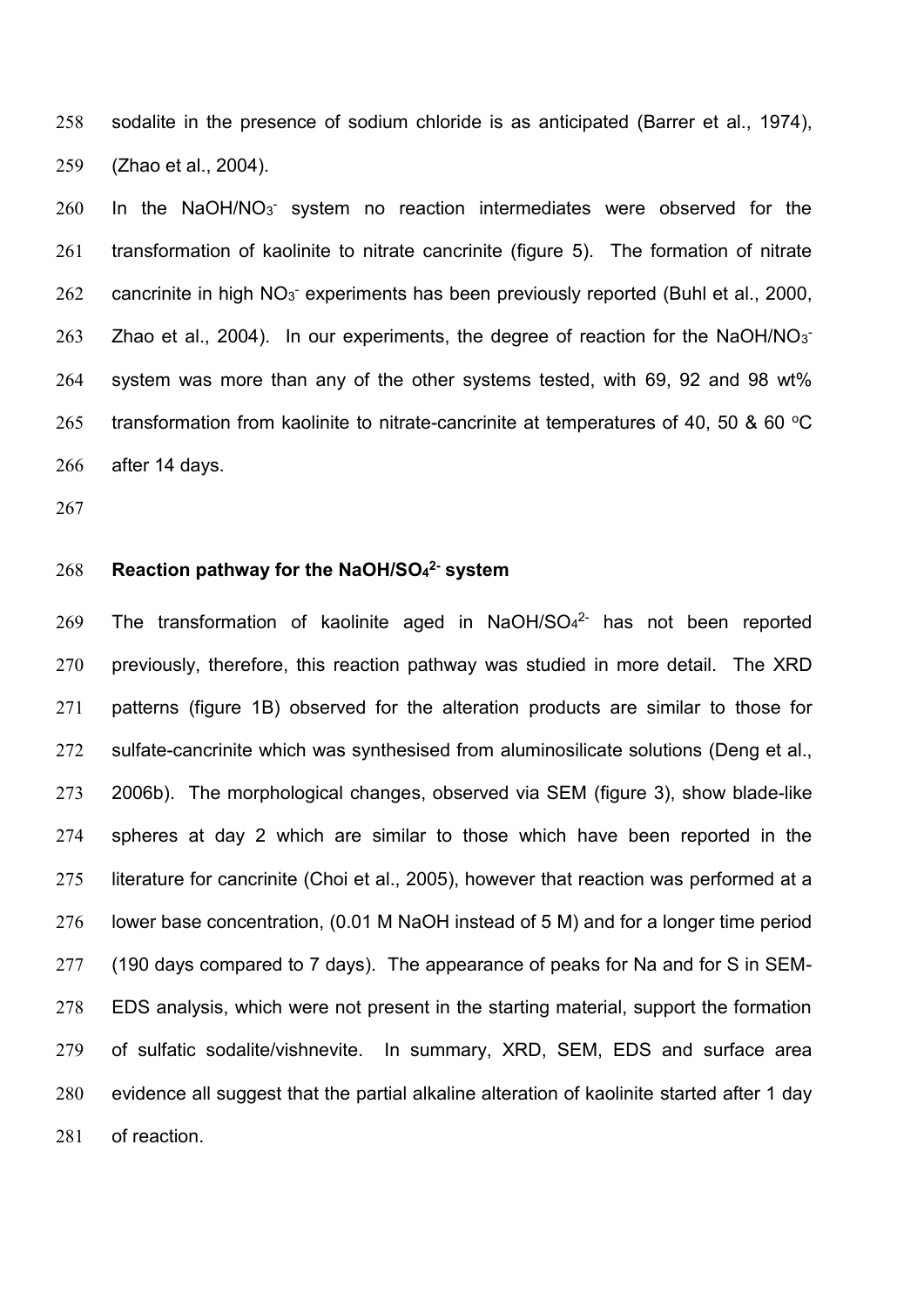Vishnevite (sulfate cancrinite) formation was observed after 3 days of reaction. Rietveld analysis (figure 6B) shows a gradual increase in the % vishnevite over days 4 to 7, to 53 %, with the amount of sulfatic sodalite decreasing to 24 % over the same period. This is consistent with the dissolution of sulfatic sodalite and the crystallisation of vishnevite. SEM images of the reaction products at day 7 (figure 3c) showed minor changes in morphology, in that the spheres were smaller and more tabulated, which is similar to other SEM images reported for cancrinite [\(Deng](#page-15-15)  [et al., 2006c\)](#page-15-15). The smaller size of the day 7 spheres was reflected by a slight increase in the surface area indicating some dissolution of sodalite and recrystallisation to vishnevite. By 7 days 78 % of the original kaolinite had reacted 292 producing vishnevite at 70  $\degree$ C (via a sulfatic sodalite intermediate). The sodalite intermediate is more stable at lower temperatures evidenced by the lack of 294 vishnevite at 40 and 50  $\mathrm{°C}$ .

## **Proposed incorporation of <sup>99</sup> Tc into alkaline altered clays**

297 The potential incorporation of the technetium anion, pertechnetate  $(TcO<sub>4</sub>)$ , into cancrinite or sodalite has received some support from other authors [\(Mattigod et al.,](#page-16-8)  [2006,](#page-16-8) [Dickson et al., 2014\)](#page-15-11); however, the successful incorporation of technetium into feldspathoids has not yet been achieved. The results (figure 7) of the low 301 concentration pertechnetate experiments showed only a very small  $99Tc$  uptake 302 under any of the reaction conditions studied. Up to 5  $%$  sorption of  $99$ Tc to alkaline alteration products was observed in all instances. Using sulfate to drive the reaction toward sulfate cancrinite did not produce any increased uptake over other anions 305 such as chloride or nitrate (despite the analogous tetrahedral coordination of  $SO<sub>4</sub><sup>2</sup>$ 306 and TcO<sub>4</sub><sup>-</sup>). TcO<sub>4</sub><sup>-</sup> is a relatively large anion (~2.5 Å), and in cancrinite <sup>99</sup>Tc is likely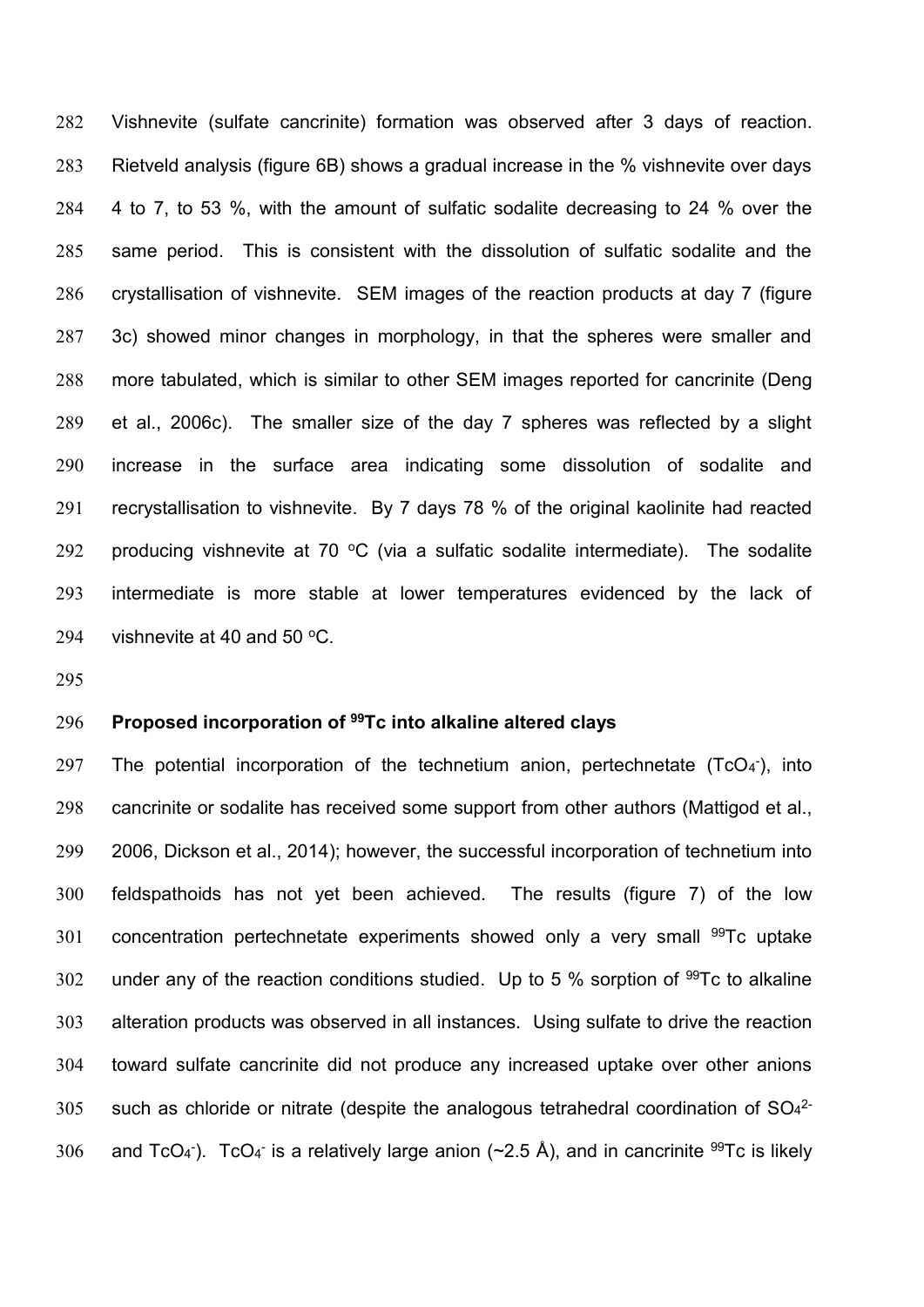to have been incorporated into a channel rather than a cage due to size constraints. Sodalite does not have channels, so the incorporation of  $99Tc$  would have been into the cages. The low  $99Tc$  uptake could suggest that the large pertechnetate anion is unable to compete favourably for the internal sites with the smaller, and therefore 311 more size appropriate, OH, CI, NO<sub>3</sub>, or SO<sub>4</sub><sup>2</sup> anions (~1.4, ~1.7, ~2.0 and ~2.3 Å 312 respectively), at these low concentrations. The successful incorporation of  $99Tc$  into alkaline alteration end products such as cancrinite and sodalite could provide a substantial research contribution. However, very high concentrations of pertechnetate (and conversely low concentrations of other anions) are likely to be 316 required to produce significant uptake of  $99Tc$  to alkaline alteration end products.

# Conclusions

 Kaolinite undergoes alkaline alteration in the presence of 5 M NaOH (both with and 320 without CI at 70  $\rm{^{\circ}C}$  to sodalite, to vishnevite if sulfate is present (via sulfatic sodalite at lower temperatures), and to nitrate cancrinite in the presence of nitrate. The rate 322 of reaction was faster for the OH and OH/NO<sup>-</sup> systems relative to the OH/SO $4^{2}$ -323 system. Up to 5 % Tc tracer could be incorporated into these alkaline altered feldspathoids which is insufficient to consider alkaline alteration of clay minerals to 325 be a remediation strategy for Tc.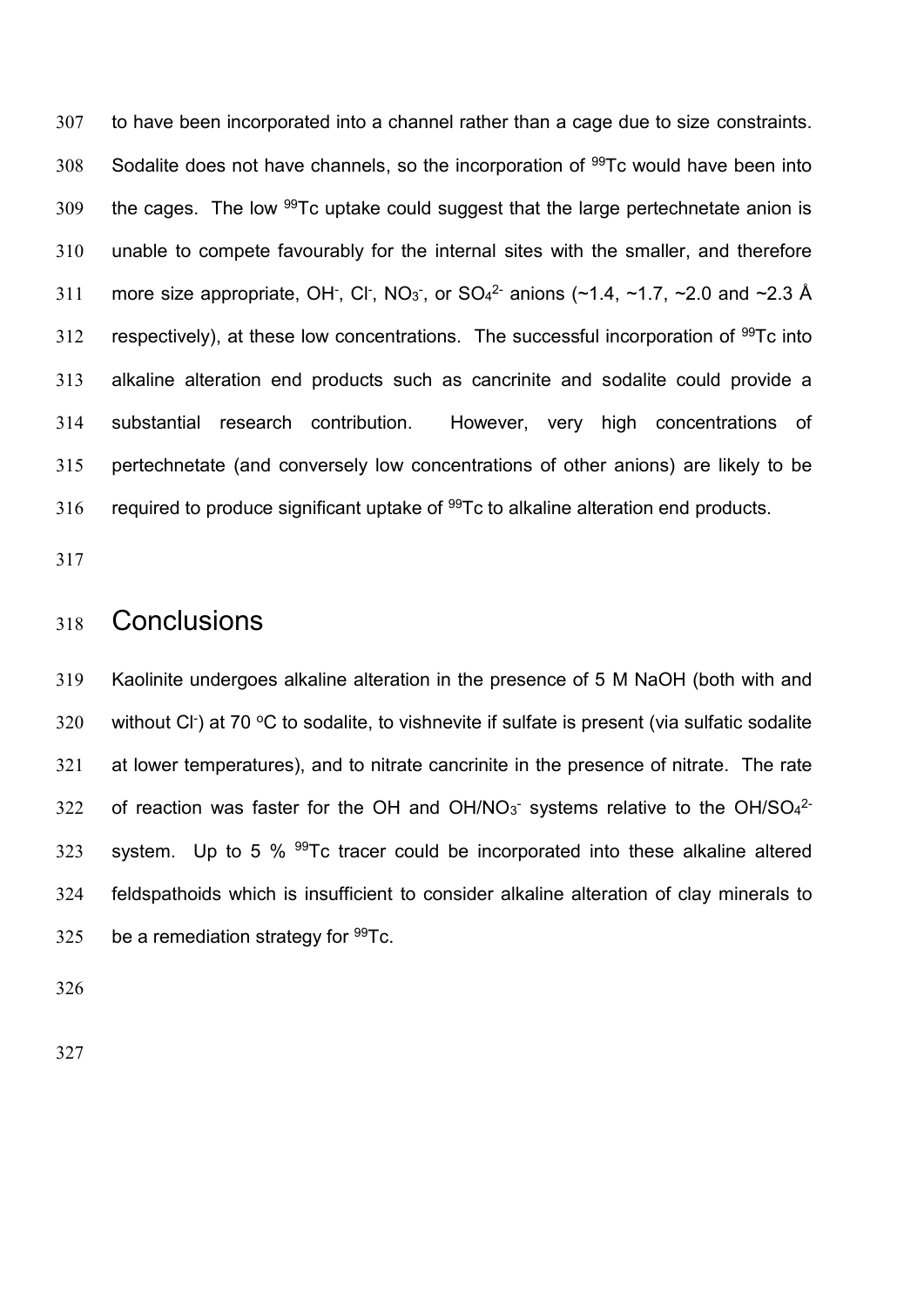# **References**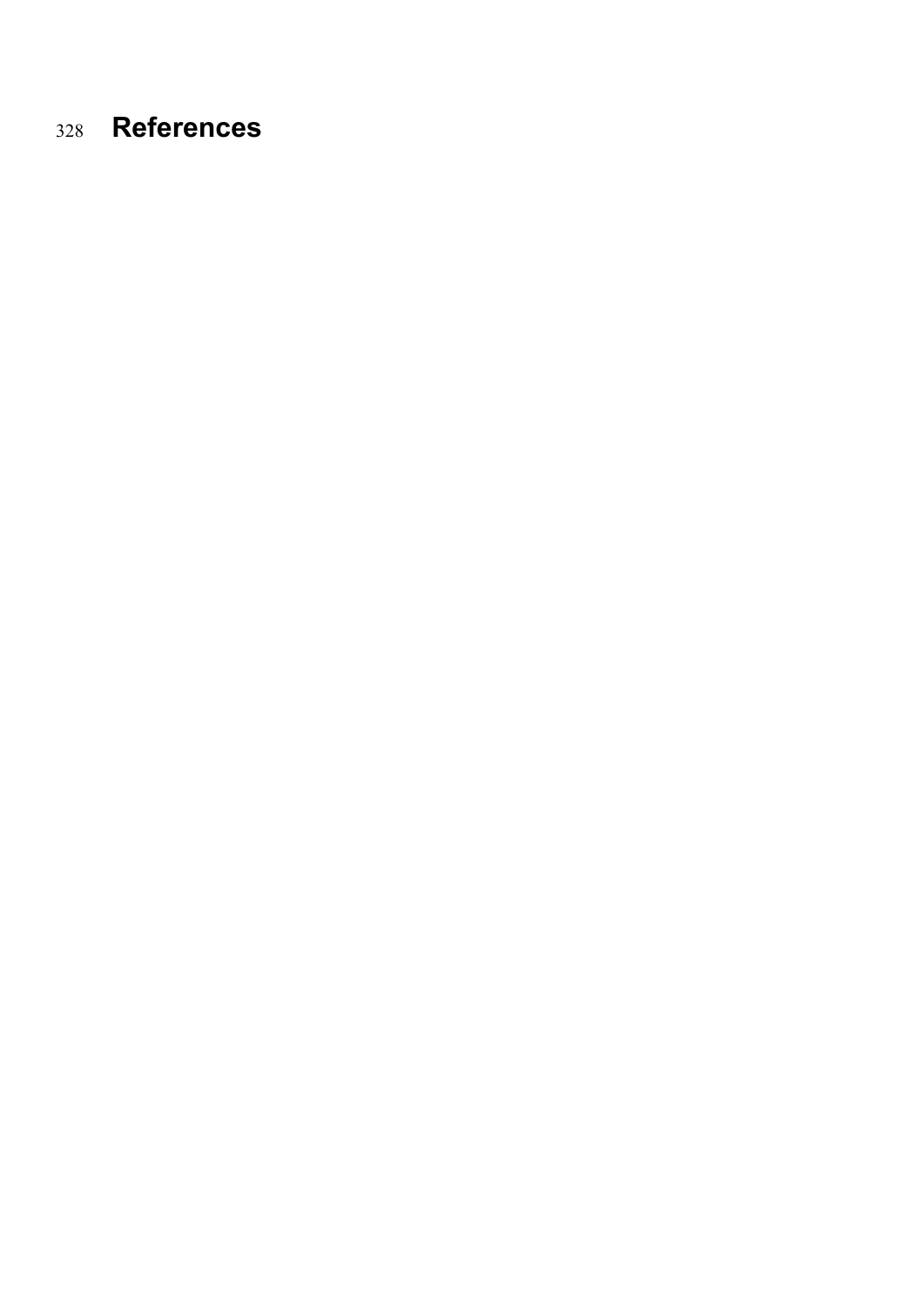- <span id="page-15-14"></span><span id="page-15-13"></span><span id="page-15-12"></span><span id="page-15-8"></span><span id="page-15-7"></span><span id="page-15-6"></span><span id="page-15-4"></span><span id="page-15-1"></span> BARRER, R. M., BEAUMONT, R. & COLLELA, C. 1974. CHEMISTRY OF SOIL MINERALS .14. ACTION OF SOME BASIC SOLUTIONS ON METAKAOLINITE AND KAOLINITE. *Journal of the Chemical Society-Dalton Transactions***,** 934-&. BARRER, R. M., COLE, J. F. & STICHER, H. 1968. CHEMISTRY OF SOIL MINERALS .5. LOW TEMPERATURE HYDROTHERMAL TRANSFORMATIONS OF KAOLINITE. *Journal of the Chemical Society a -Inorganic Physical Theoretical***,** 2475-&. BAUER, A., VELDE, B. & BERGER, G. 1998. Kaolinite transformation in high molar KOH solutions. *Applied Geochemistry,* 13**,** 619-629. BONACCORSI, E., MERLINO., S 2005. Modular Microporous Minerals: Cancrinte-Dayne Group and C-S-H Phases. *Reviews in Mineralogy & Geochemistry,* 57**,** 241-290. BUHL, J. C., STIEF, F., FECHTELKORD, M., GESING, T. M., TAPHORN, U. & TAAKE, C. 2000. Synthesis, X-ray diffraction and MAS NMR characteristics of nitrate cancrinite Na-7.6 AlSiO4 (6)(NO3)(1.6)(H2O)(2). *Journal of Alloys and Compounds,* 305**,** 93-102. BURKE, I. T., BOOTHMAN, C., LLOYD, J. R., MORTIMER, R. J. G., LIVENS, F. R. & MORRIS, K. 2005. Effects of progressive anoxia on the solubility of technetium in sediments. *Environmental Science & Technology,* 39**,** 4109-4116. CHOI, S., CROSSON, G., MUELLER, K. T., SERAPHIN, S. & CHOROVER, J. 2005. Clay mineral weathering and contaminant dynamics in a caustic aqueous system - II. Mineral transformation and microscale partitioning. *Geochimica Et Cosmochimica Acta,* 69**,** 4437-4451. CHOI, S., O'DAY, P. A., RIVERA, N. A., MUELLER, K. T., VAIRAVAMURTHY, M. A., SERAPHIN, S. & CHOROVER, J. 2006. Strontium speciation during reaction of kaolinite with simulated tank-waste leachate: Bulk and microfocused EXAFS analysis. *Environmental Science & Technology,* 40**,** 2608-2614. CHOROVER, J., CHOI, S., ROTENBERG, P., SERNE, R. J., RIVERA, N., STREPKA, C., THOMPSON, A., MUELLER, K. T. & O'DAY, P. A. 2008. Silicon control of strontium and cesium partitioning in hydroxide-weathered sediments. *Geochimica Et Cosmochimica Acta,* 72**,** 2024-2047. DENG, Y., FLURY, M., HARSH, J. B., FELMY, A. R. & QAFOKU, O. 2006a. Cancrinite and sodalite formation in the presence of cesium, potassium, magnesium, calcium and strontium in Hanford tank waste simulants. *Applied Geochemistry,* 21**,** 2049-2063. DENG, Y., HARSH, J. B., FLURY, M., YOUNG, J. S. & BOYLE, J. S. 2006b. Mineral formation during simulated leaks of Hanford waste tanks. *Applied Geochemistry,* 21**,** 1392-1409. DENG, Y. J., FLURY, M., HARSH, J. B., FELMY, A. R. & QAFOKU, O. 2006c. Cancrinite and sodalite formation in the presence of cesium, potassium, magnesium, calcium and strontium in Hanford tank waste simulants. *Applied Geochemistry,* 21**,** 2049-2063. DICKSON, J. O., HARSH, J. B., FLURY, M., LUKENS, W. W. & M., P. E. 2014. Competitive Incorporation of Perrhenate and Nitrate into Sodalite. *Environ. Sci. Technol,* DOI: 10.1021/es503156v. GRIM, R. E. (ed.) 1968. *Clay Mineralogy*. HUERTAS, F. J., CHOU, L. & WOLLAST, R. 1999. Mechanism of kaolinite dissolution at room temperature and pressure Part II: Kinetic study. *Geochimica Et Cosmochimica Acta,* 63**,** 3261-3275.
- <span id="page-15-15"></span><span id="page-15-11"></span><span id="page-15-10"></span><span id="page-15-9"></span><span id="page-15-5"></span><span id="page-15-3"></span><span id="page-15-2"></span><span id="page-15-0"></span> HUNTER, J. 2004. SCLS Phase 1 - Conceptual model of contamination below ground at Sellafield, BNFL.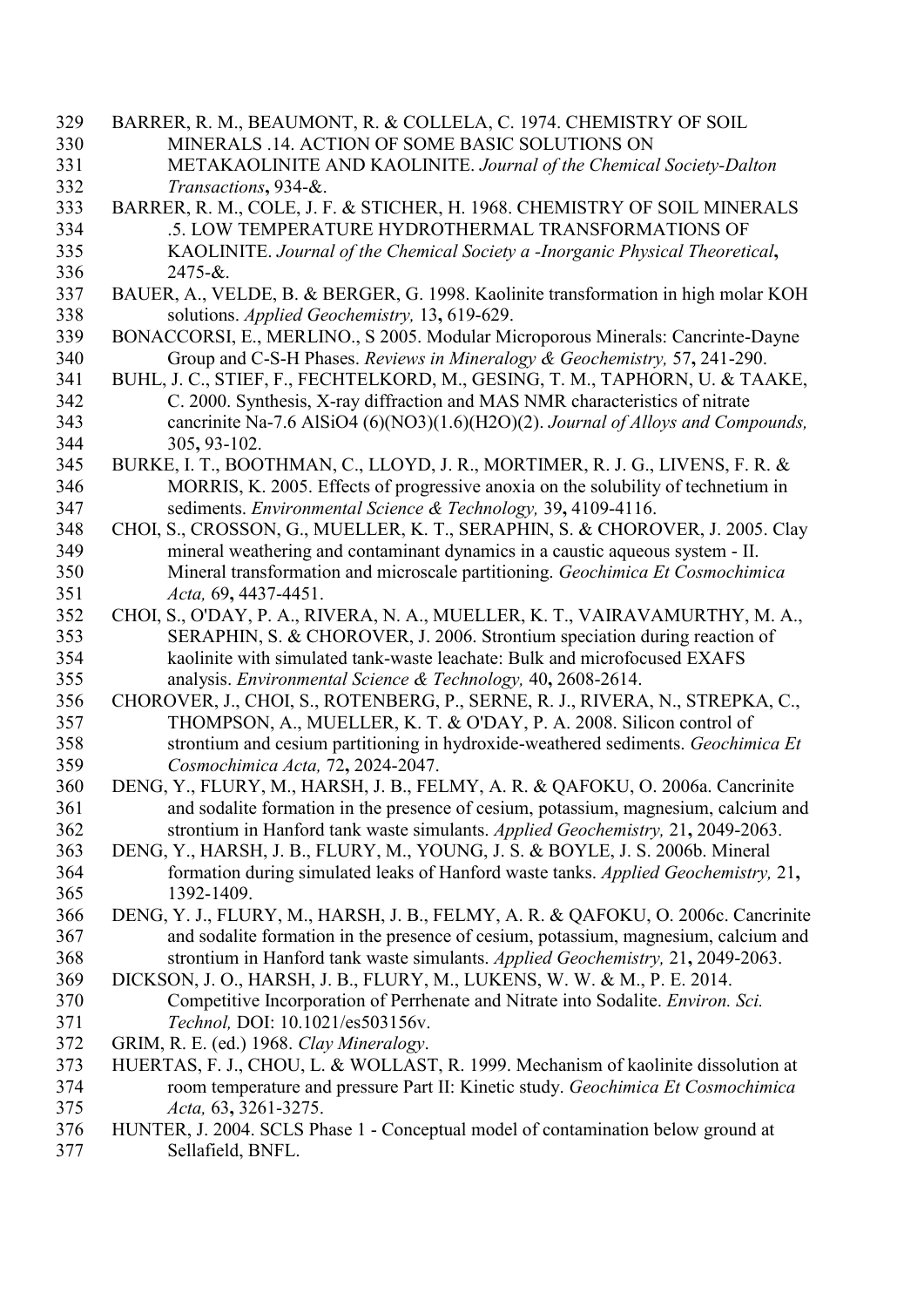- <span id="page-16-4"></span> MASHAL, K., HARSH, J. B., FLURY, M., FELMY, A. R. & ZHAO, H. T. 2004. Colloid formation in Hanford sediments reacted with simulated tank \waste. *Environmental Science & Technology,* 38**,** 5750-5756.
- <span id="page-16-9"></span> MASHAL, K. Y. & CETINER, Z. S. 2010. Experimental investigation of cesium mobility in the course of secondary mineral formations in Hanford sediment columns at 50 degrees C. *Environmental Monitoring and Assessment,* 169**,** 249-258.
- <span id="page-16-8"></span> MATTIGOD, S. V., MCGRAIL, B. P., MCCREAD, D. E., WANG, L. Q., PARKER, K. E. & YOUNG, J. S. 2006. Synthesis and structure of perrhenate sodalite. *Microporous and Mesoporous Materials,* 91**,** 139-144.
- <span id="page-16-0"></span> MON, J., DENG, Y. J., FLURY, M. & HARSH, J. B. 2005. Cesium incorporation and diffusion in cancrinite, sodalite, zeolite, and allophane. *Microporous and Mesoporous Materials,* 86**,** 277-286.
- <span id="page-16-1"></span> PERDRIAL, N., RIVERA, N., THOMPSON, A., O'DAY, P. A. & CHOROVER, J. 2011. Trace contaminant concentration affects mineral transformation and pollutant fate in hydroxide-weathered Hanford sediments. *Journal of Hazardous Materials,* 197**,** 119- 127.
- <span id="page-16-5"></span> QAFOKU, N. P., AINSWORTH, C. C., SZECSODY, J. E. & QAFOKU, O. S. 2003. Aluminum effect on dissolution and precipitation under hyperalkaline conditions: I. Liquid phase transformations. *Journal of Environmental Quality,* 32**,** 2354-2363.
- <span id="page-16-10"></span> RIOS, C. A., WILLIAMS, C. D. & FULLEN, M. A. 2009. Nucleation and growth history of zeolite LTA synthesized from kaolinite by two different methods. *Applied Clay Science,* 42**,** 446-454.
- <span id="page-16-3"></span> SZECSODY, J. E., JANSIK, D. P., MCKINLEY, J. P. & HESS, N. J. 2014. Influence of alkaline co-contaminants on technetium mobility in vadose zone sediments. *Journal of Environmental Radioactivity,* 135**,** 147-160.
- <span id="page-16-7"></span> WALLACE, S. H., SHAW, S., MORRIS, K., SMALL, J. S. & BURKE, I. T. 2013. Alteration of Sediments by Hyperalkaline K-Rich Cement Leachate: Implications for Strontium Adsorption and Incorporation. *Environmental Science & Technology,* 47**,** 3694-3700.
- <span id="page-16-2"></span> WANG, G. & UM, W. 2012. Mineral dissolution and secondary precipitation on quartz sand in simulated Hanford tank solutions affecting subsurface porosity. *Journal of Hydrology,* 472**,** 159-168.
- <span id="page-16-6"></span> ZHAO, H. T., DENG, Y. J., HARSH, J. B., FLURY, M. & BOYLE, J. S. 2004. Alteration of kaolinite to cancrinite and sodalite by simulated hanford tank waste and its impact on cesium retention. *Clays and Clay Minerals,* 52**,** 1-13.
- 
-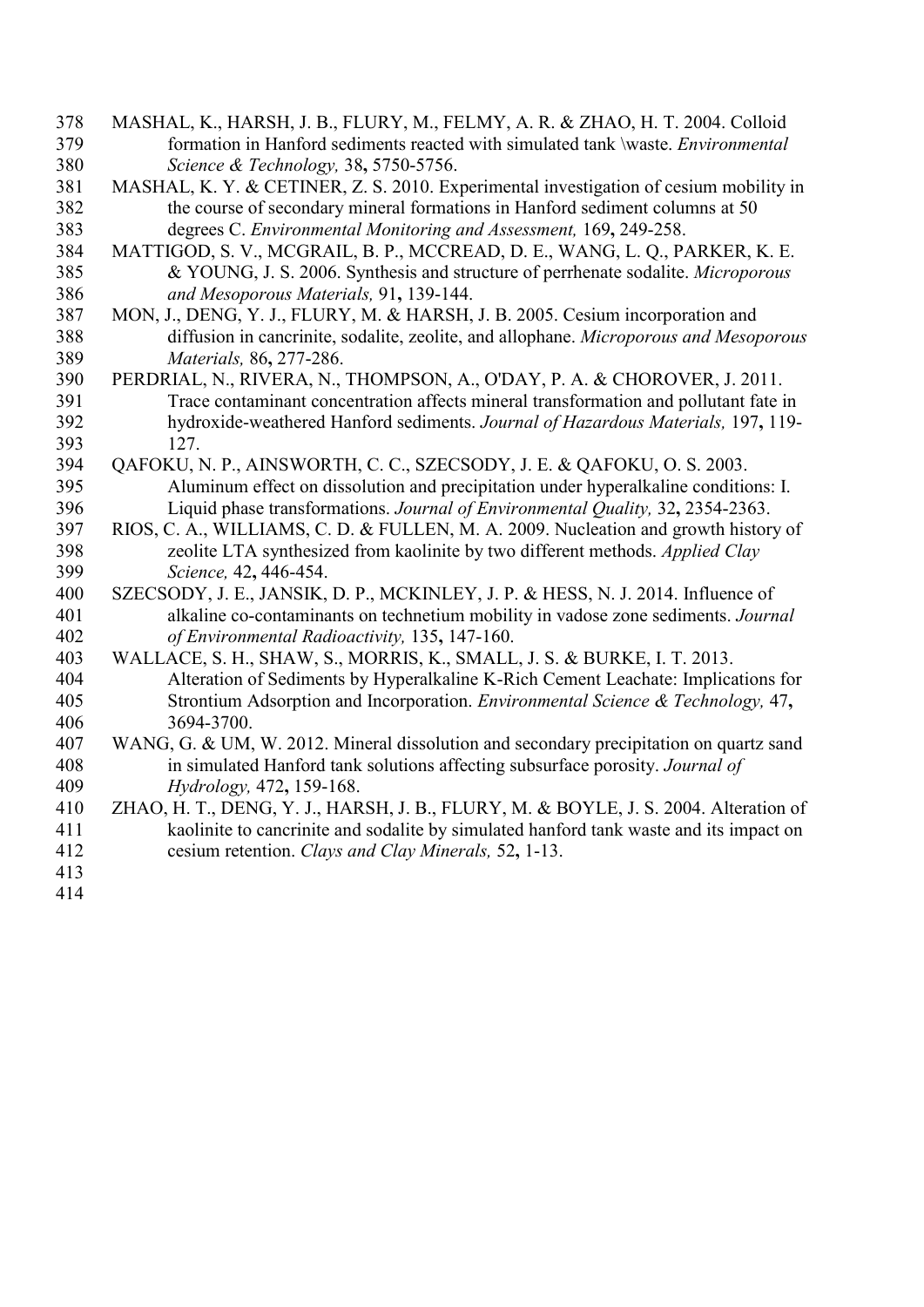# Figures



#### $2\theta$  / Degree

20 / Degree

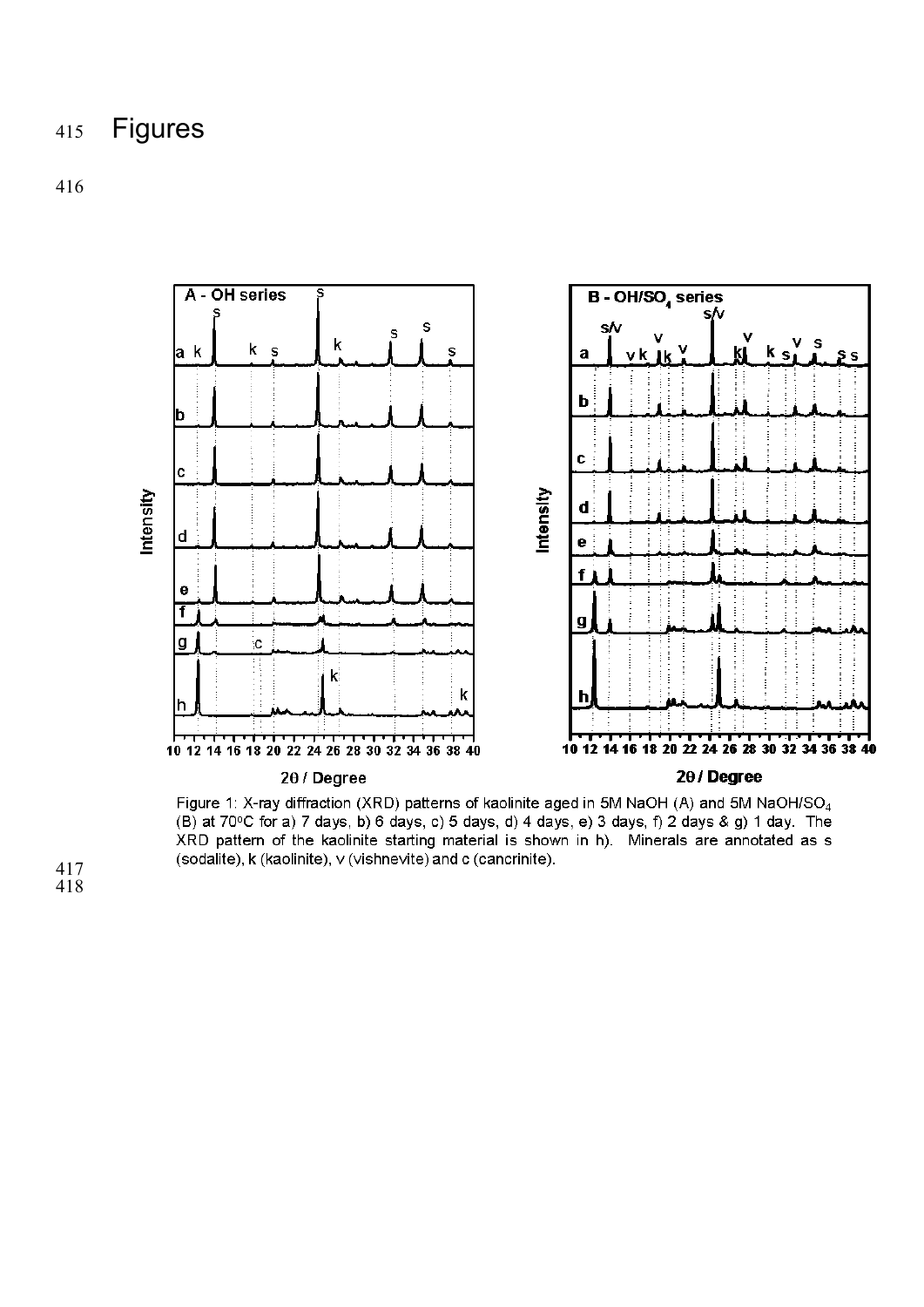

Figure 2: Rietveld analysis for kaolinite aged in 5M NaOH (A) and 5M NaOH/SO<sub>4</sub> (B) at 70°C for 7 days. Mineral Wt % are shown for kaolinite (squares), sodalite (triangles), cancrinite (circles) and vishnevite (stars). Muscovite impurity in the starting material not shown.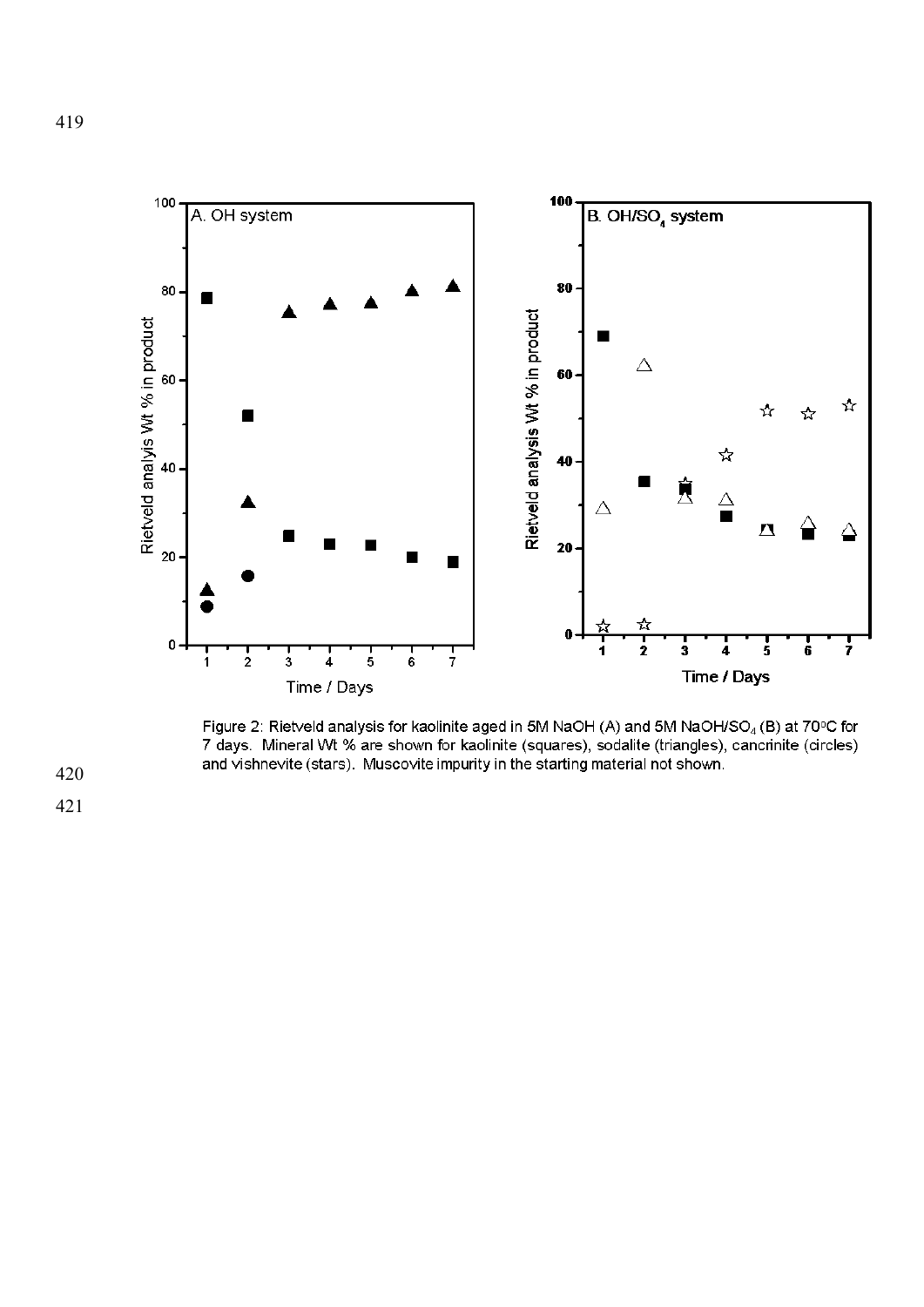

Figure 3: SEM images for kaolinite A) and the alkaline alteration product formed during the aging of kaolinite in 5M NaOH + SO<sub>4</sub> (4M) at 70°C for B) 2 days & C) 7 days.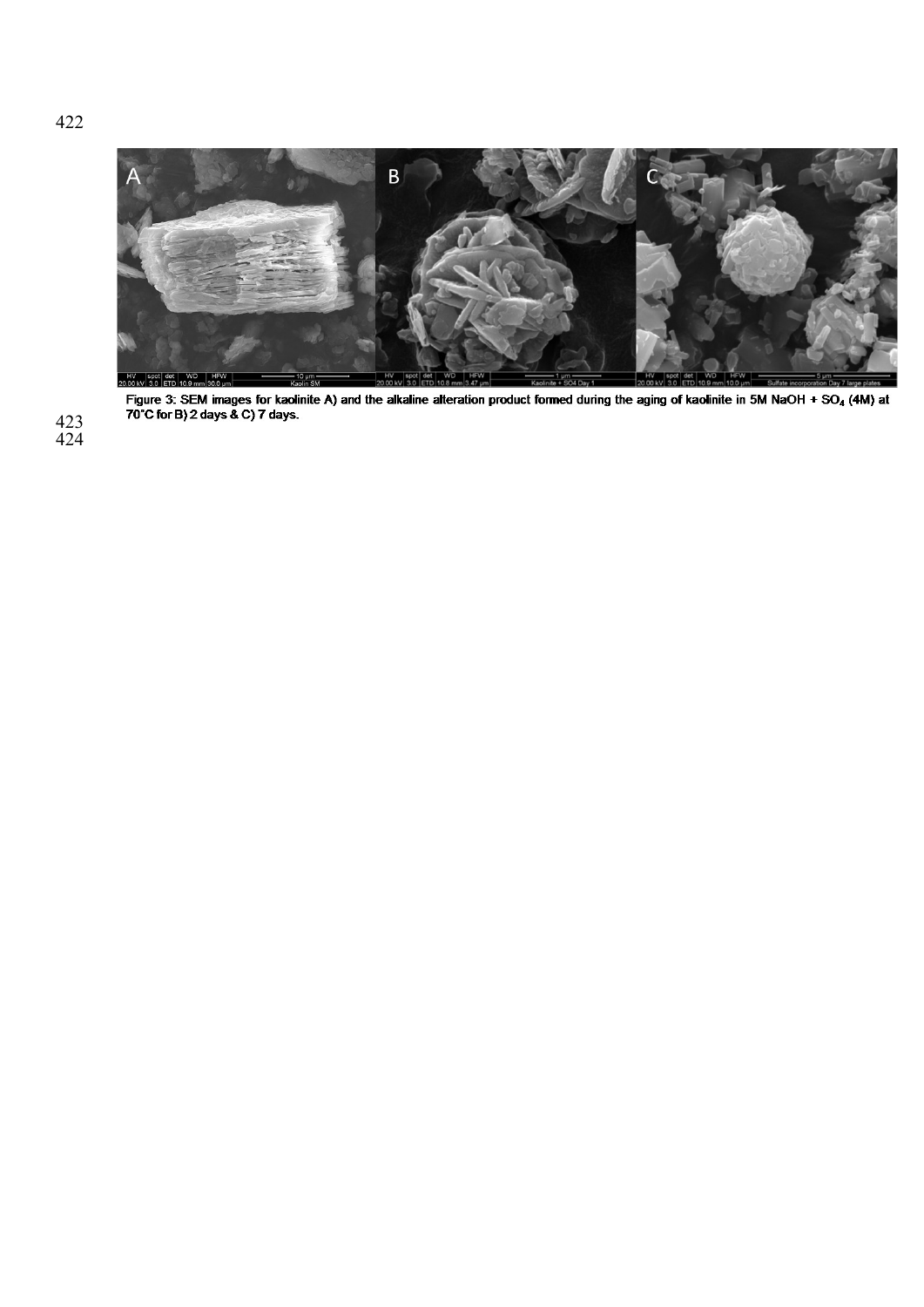

Figure 4: Changes in mineral surface area during the reaction of kaolinite in 5M NaOH (circles) and NaOH/SO<sub>4</sub> (squares) at 70°C for 7 days.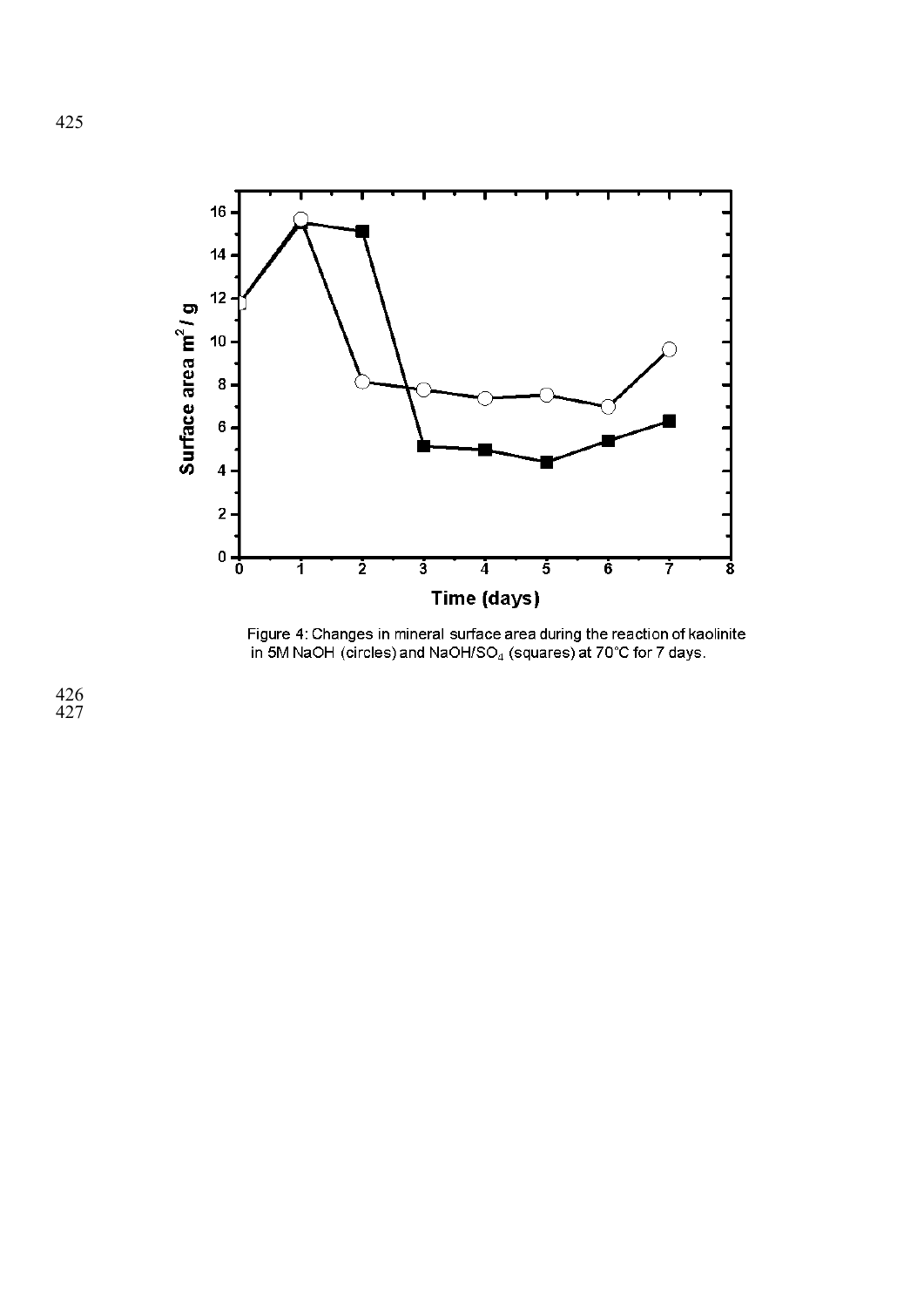

Figure 5: XRD patterns of (A) sodalite, annotated as s, the alkaline alteration product of (B) kaolinite (Fluka), annotated as k', aged in 5M NaOH + Cl at 70 °C for 10 day; (C) nitrate cancrinite, annotated as n, the alkaline alteration product of (F) kaolinite (K-Ga 1b), annotated as k reacted in 5M NaOH +  $NO<sub>3</sub>$ (60 °C, 14 days); (D) sulfatic sodalite/vishnevite, annotated as s/v the alkaline alteration product of (F) kaolinite (K-Ga 1b), annotated as k reacted in 5M NaOH +  $SO<sub>4</sub>$  (70 °C, 10 days) and (E) sodalite, annotated as s, the alkaline alteration product of (F) kaolinite(K-Ga 1b), annotated as k reacted in 5M NaOH (70 °C,  $10$  days).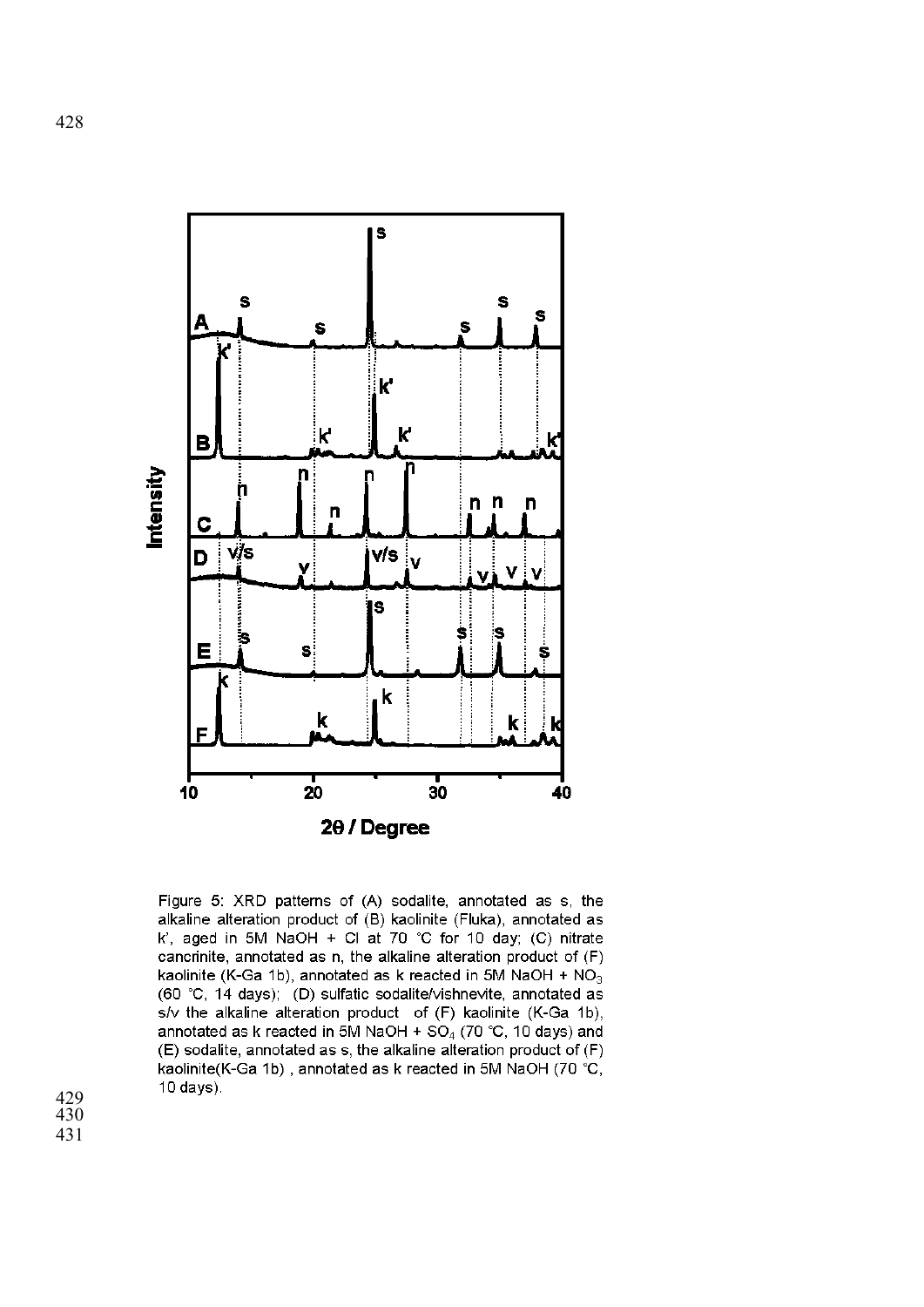

Figure 6: Rietveld analysis for kaolinite aged in A) 5M NaOH +  $NO<sub>3</sub>$  for 14 days at 40,50 & 60<sup>o</sup>C.<br>Mineral Wt % are shown for kaolinite (squares) and nitrate cancrinite (inverted triangles), in B) 5M NaOH + SO<sub>4</sub> for 10 days at 40,50 & 60<sup>o</sup>C. Mineral Wt % are shown for kaolinite (squares), sulfatic sodalite (triangles) and vishnevite (stars) and in C) 5M NaOH for 10 days at 40,50 & 60<sup>o</sup>C. Mineral Wt % are shown for kaolinite (squares), sodalite (triangles) and cancrinite (circles).